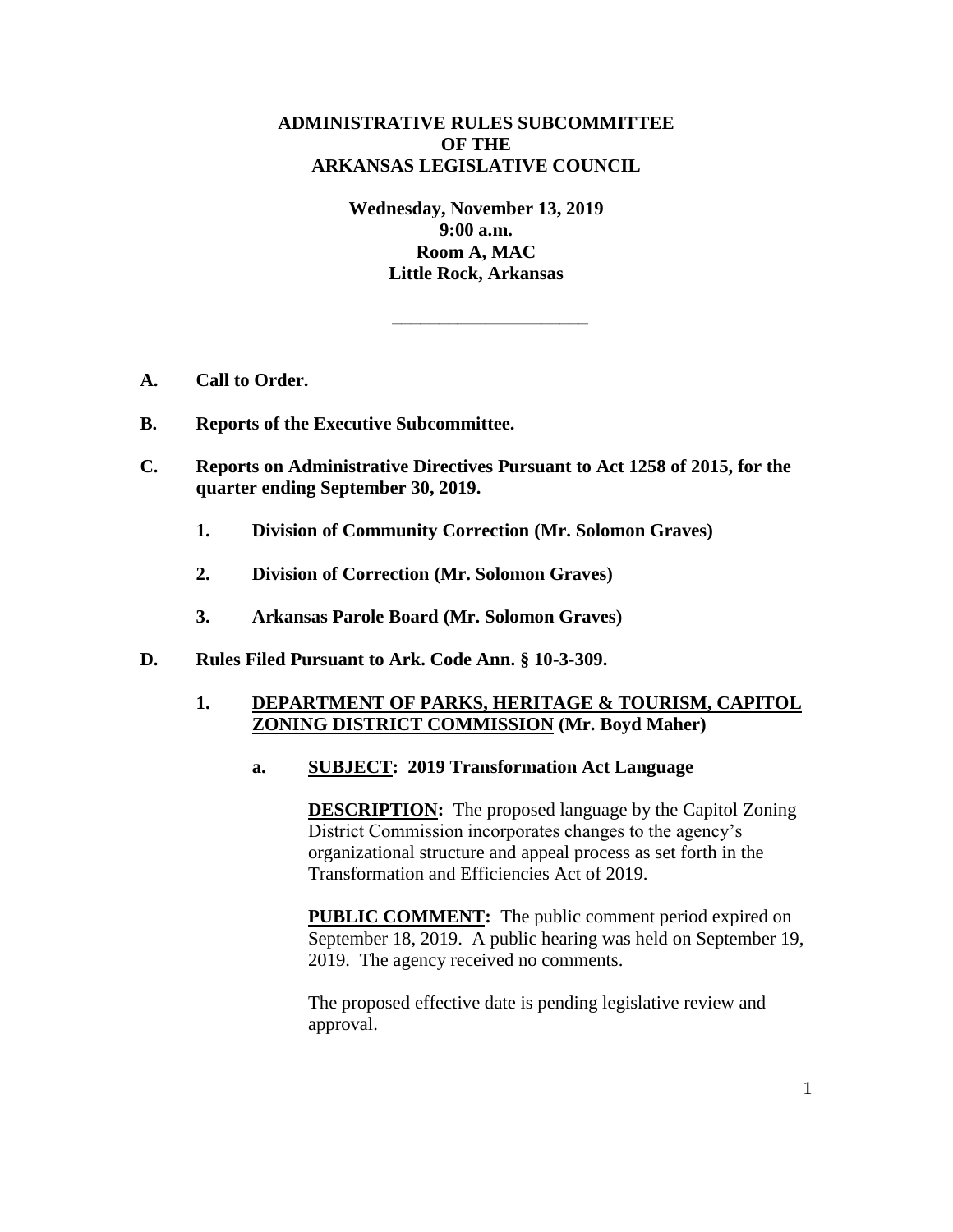**FINANCIAL IMPACT:** The agency states that the amended rule has no financial impact.

**LEGAL AUTHORIZATION:** Pursuant to Arkansas Code Annotated § 22-3-307(a), the Capitol Zoning District Commission ("Commission") shall have the power and authority to prescribe such rules concerning procedure before it and concerning the exercise of its functions and duties as it shall deem proper. Section 5549 of Act 910 of 2019, created the Department of Parks, Heritage, and Tourism ("Department") as a cabinet-level department and transferred the administrative functions of the Commission to the Department. Section 5549 further provided that each division of the Department shall be under the direction, control, and supervision of the Secretary of the Department. Act 910 of 2019 additionally amended Ark. Code Ann. § 22-3-  $303(e)(1)$  to state that the Commission is authorized to employ a director in consultation with the Secretary and amended Ark. Code Ann. § 22-3-310(a)(1)(A) to provide that any person aggrieved by any rule, decision, or order of the Commission may appeal the action to the Secretary. *See* Act 910 of 2019, §§ 5680, 5681.

# **2. DEPARTMENT OF EDUCATION, DIVISION OF ELEMENTARY AND SECONDARY EDUCATION (Mr. Taylor Dugan)**

# **a. SUBJECT: DESE Rules Governing the School Worker Defense Program and the School Worker Defense Program Advisory Board**

**DESCRIPTION:** The proposed amendments to these rules include the addition of the definition of "costs" to clarify what is covered under the program. "Costs" are court filing fees, photocopying costs, mailing and postage fees, service of process fees, transcript request fees, expert testimony, and reasonable mileage for court appearances and depositions. Mileage reimbursement is based on the current rate set by the Arkansas Department of Finance and Administration. Amendments to the rules also require backup documentation when submitting invoices to the School Worker Defense Program. Also, changes were made to the rules to include Act 557 of 2019.

Following the public comment period, a definition for "Backup Documentation" was added, and the term "attorney's fees" was added to Section 5.02.3.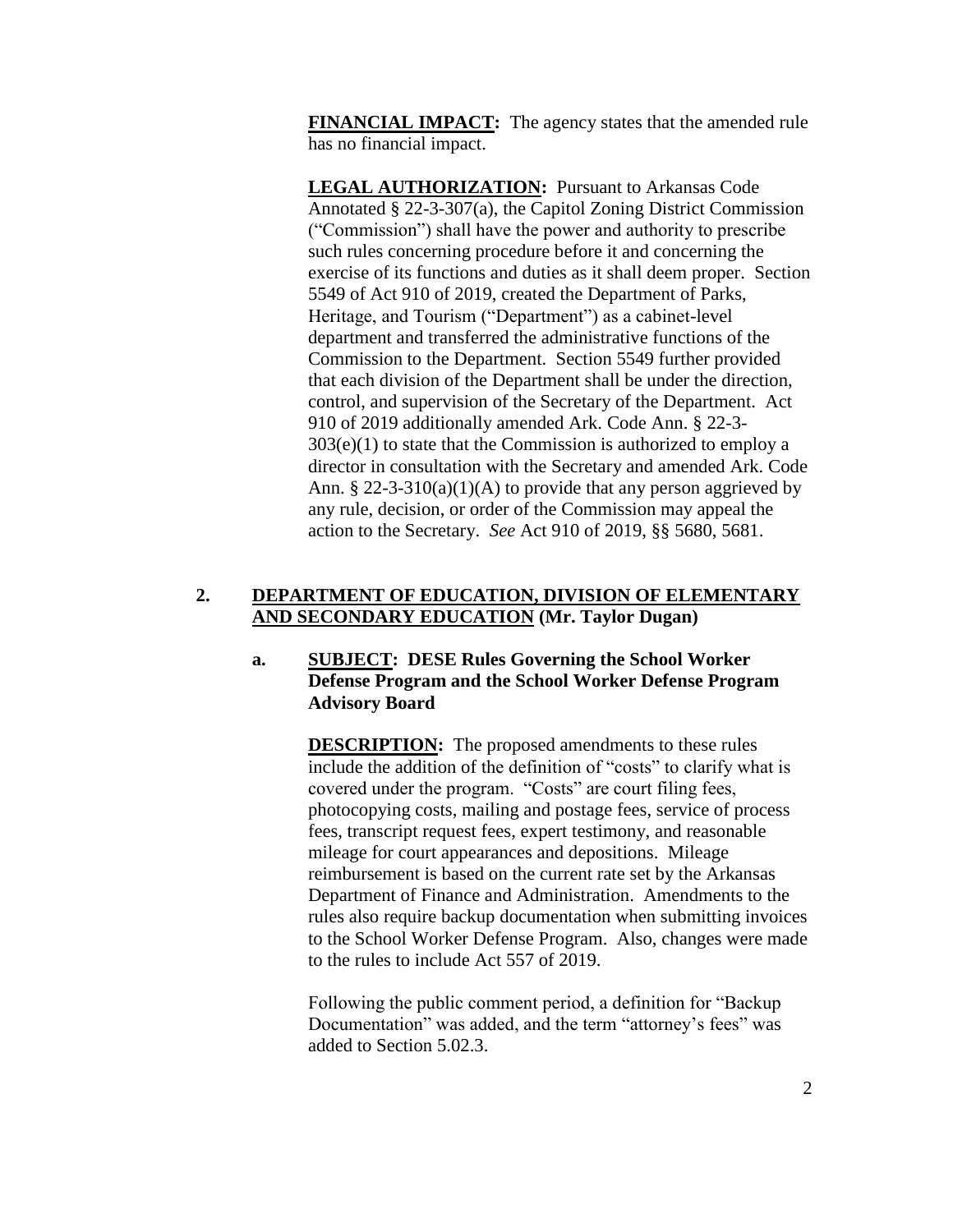**PUBLIC COMMENT:** A public hearing was held on August 22, 2019. The public comment period expired on August 23, 2019. The Division provided the following summary of the sole public comment that it received and its response thereto:

**Commenter Name:** Mike Mertens, Assistant Executive Director, Arkansas Association of Educational Administrators (07/19/2019) **Comment:** Recommendation: Under the Definitions section, or in 7.02, provide a definition or examples describing what "back-up information" is. Rationale: In 7.02, the term "back-up information' is added as required documentation. This is in addition to an itemized invoice that is in existing language. What would back-up information, other than an itemized invoice, look like? **Division Response:** Definition added for clarification. "Backup Documentation" means documentation included to justify the amount invoiced. Examples may include timesheets, receipts, supplier invoices. Non-substantive change made.

Rebecca Miller-Rice, an attorney with the Bureau of Legislative Research, asked the following questions:

(1) Is there a reason that Section 5.02.3 omitted "attorney's fees," when they are referenced in Section 5.02 and Act 557 of 2019, § 3, on which the section appears premised? **RESPONSE:** Omission was not intentional and "attorney's fees" has been added. Nonsubstantive change made.

(2) What "backup documentation" does the Division contemplate being filed in addition to the itemized invoice, as referenced in Section 7.02.1? **RESPONSE:** Definition added for clarification. "Backup Documentation" means documentation included to justify the amount invoiced. Examples may include timesheets, receipts, supplier invoices. Non-substantive change made.

The proposed effective date is November 25, 2019.

**FINANCIAL IMPACT:** The agency states that the amended rules have no financial impact. The agency further states that the program has \$390,000 per year to use to administer the program and that the amendments to the rules will help to clarify what the program will pay for.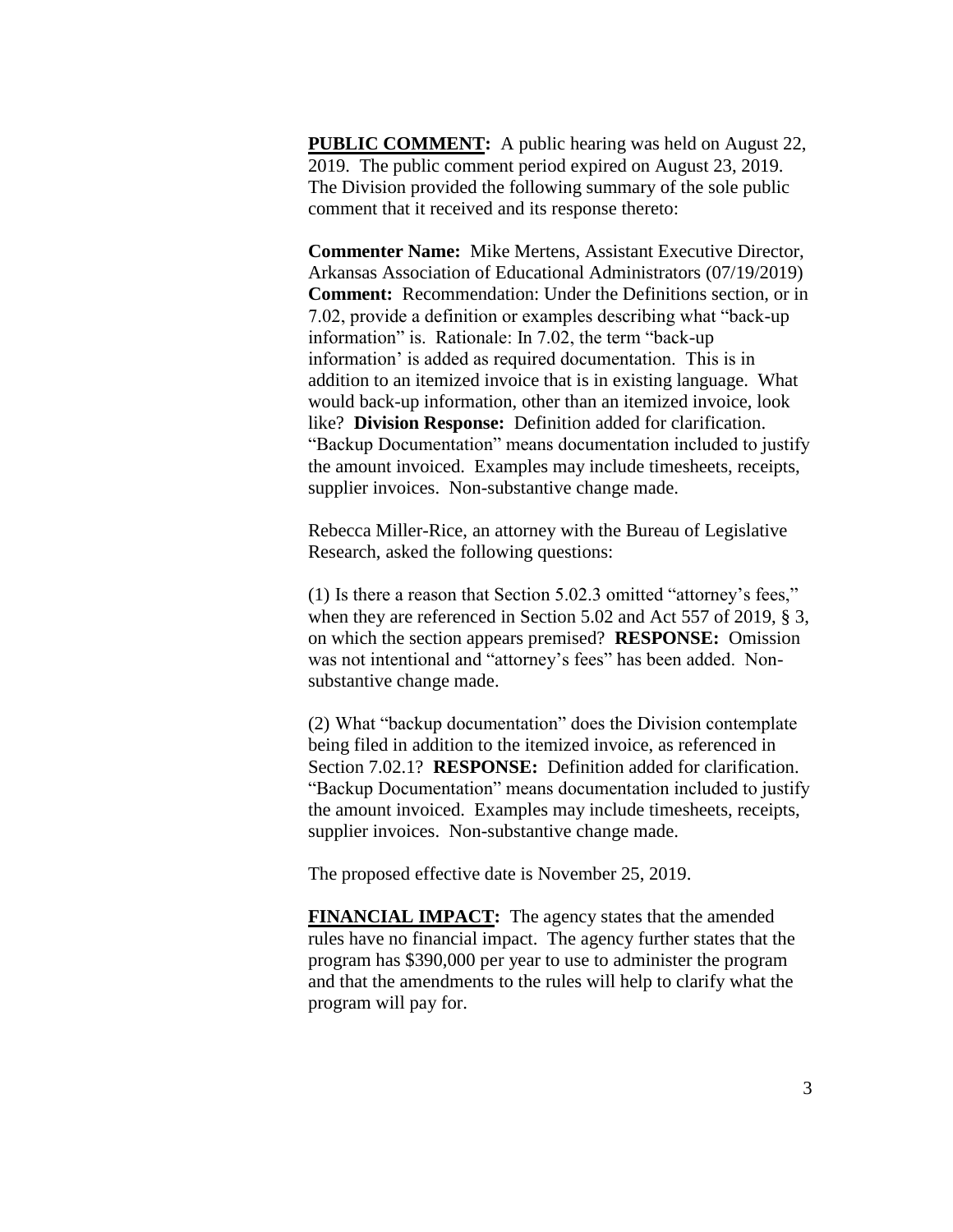**LEGAL AUTHORIZATION:** The proposed changes to the rules include those made in light of Act 557 of 2019, sponsored by Senator Joyce Elliott, which concerned corporal punishment and prohibited the use of corporal punishment on a child with a disability. Pursuant to Arkansas Code Annotated § 6-17- 1113(e)(2), the Division of Elementary and Secondary Education ("Division") shall adopt appropriate rules necessary to carry out the purposes of the statute, which concerns the establishment of the School Worker Defense Program. The Division may further promulgate rules as necessary for the proper administration of Ark. Code Ann. § 6-17-1118 to establish the School Worker Defense Program Advisory Board. *See* Ark. Code Ann. § 6-17-1118(e)(1).

# **3. DIVISION OF ENVIRONMENTAL QUALITY (Mr. Micheal Grappe)**

## **a. SUBJECT: Repeal of Regulation No. 14: Regulations and Administrative Procedures for the Waste Tire Program**

**DESCRIPTION:** The Division of Environmental Quality ("Division"), by and through the Arkansas Pollution Control and Ecology Commission ("Commission"), proposes to repeal Regulation No. 14: Regulations and Administrative Procedures for the Waste Tire Program because it is obsolete. Regulation No. 14 has been superseded by Regulation No. 36 (Tire Accountability Program), the new program created by Act 317 of 2017, the Used Tire Recycling and Accountability Act, Ark. Code Ann. § 8-9-401 et seq. The permanent Regulation No. 36 became effective on August 13, 2018.

**PUBLIC COMMENT:** A public hearing was held on January 9, 2019. The public comment period expired on January 25, 2019. The agency received no public comments.

The proposed effective date is pending legislative review and approval.

**FINANCIAL IMPACT:** The agency states that the repealed rule has no financial impact. It explains that the rule to be repealed has been replaced by the Commission's Regulation No. 36: Tire Accountability Program ("TAP") because of Act 317 of 2017, the Used Tire Recycling and Accountability Act, Ark. Code Ann. § 8- 9-401 et seq, and that the new TAP is funded by tire fees that are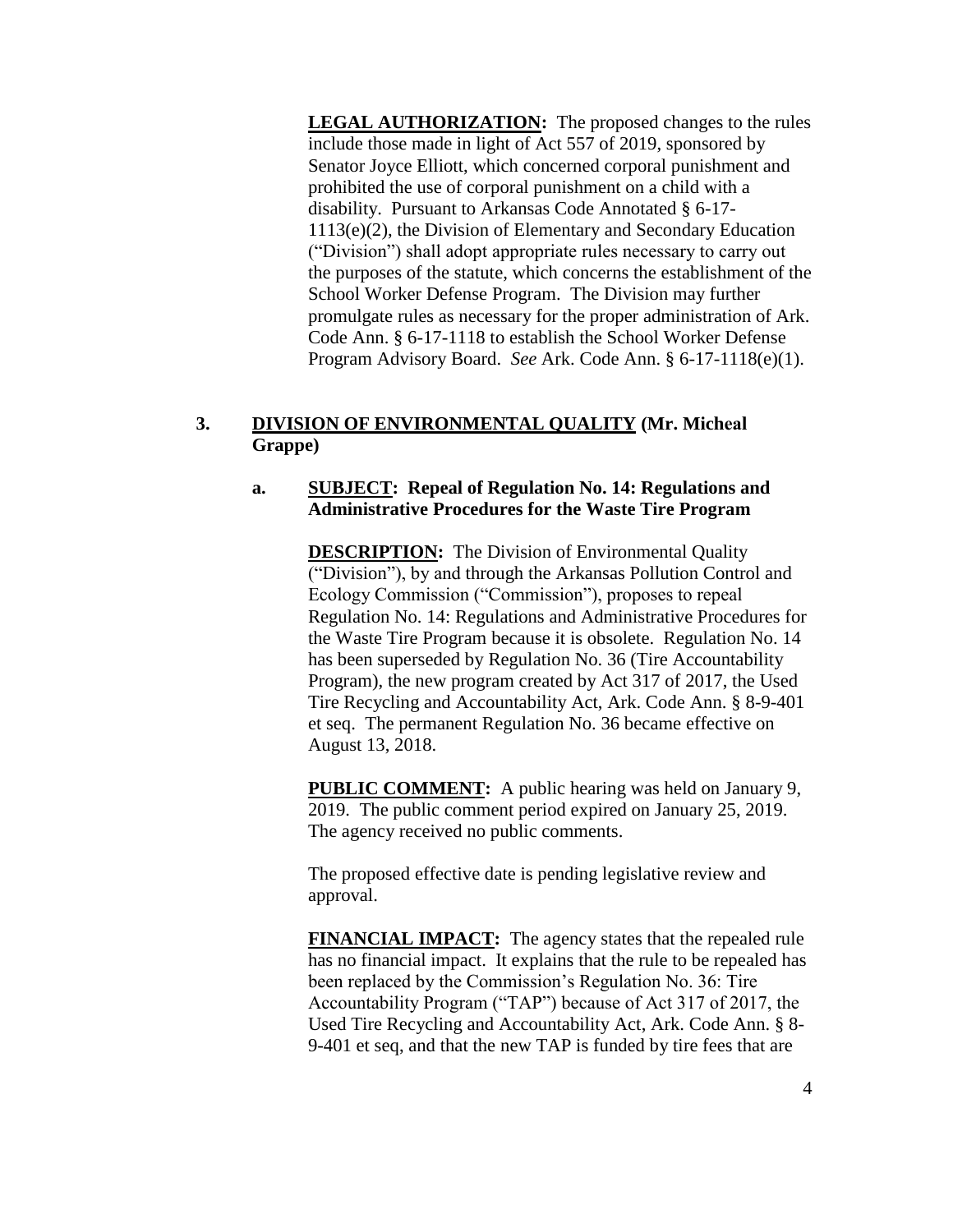required to be collected under Act 317 and are collected as special revenue.

LEGAL AUTHORIZATION: Act 317 of 2017, sponsored by Representative Lanny Fite, transferred the waste tire program of Regulation No. 14 to the Used Tire Recycling and Accountability Program. Regulation No. 36, which governs the superseding program, was promulgated pursuant to Arkansas Code Annotated § 8-9-414(a), as amended by Act 317; received legislative review and approval in July 2018; and, per the agency, became effective on August 13, 2018. Accordingly, the Division, by and through the Commission, now seeks to repeal Regulation No. 14. The Commission has the power and duty to promulgate rules implementing the substantive statutes charged to the Division for administration. *See* Ark. Code Ann § 8-1-203(b)(1)(A).

# **4. DEPARTMENT OF HUMAN SERVICES, DIVISION OF AGING, ADULT & BEHAVIORAL HEALTH SERVICES (Mr. Isaac Linam, Ms. Patricia Gann)**

# **a. SUBJECT: Repeal of Standards for Community Mental Health Centers and Clinics and the Accreditation Policy for Community Mental Health Centers and Clinics**

**DESCRIPTION:** The Department of Human Services, Division of Aging, Adult & Behavioral Health Services, seeks to repeal its Standards for Community Mental Health Centers and Clinics and the Accreditation Policy for Community Mental Health Centers and Clinics.

## *Statement of Necessity*

The minimum standards of performance in the delivery of services and the requirements of the Standards for Community Mental Health Centers and Clinics will be contained within the language of contracts awarded to community mental health centers and clinics. These contracts will fully outline current requirements and standards. Repealing the Standards for Community Mental Health Centers and Clinics and the Accreditation Policy for Community Mental Health Centers and Clinics ensures that the contract terms take precedence.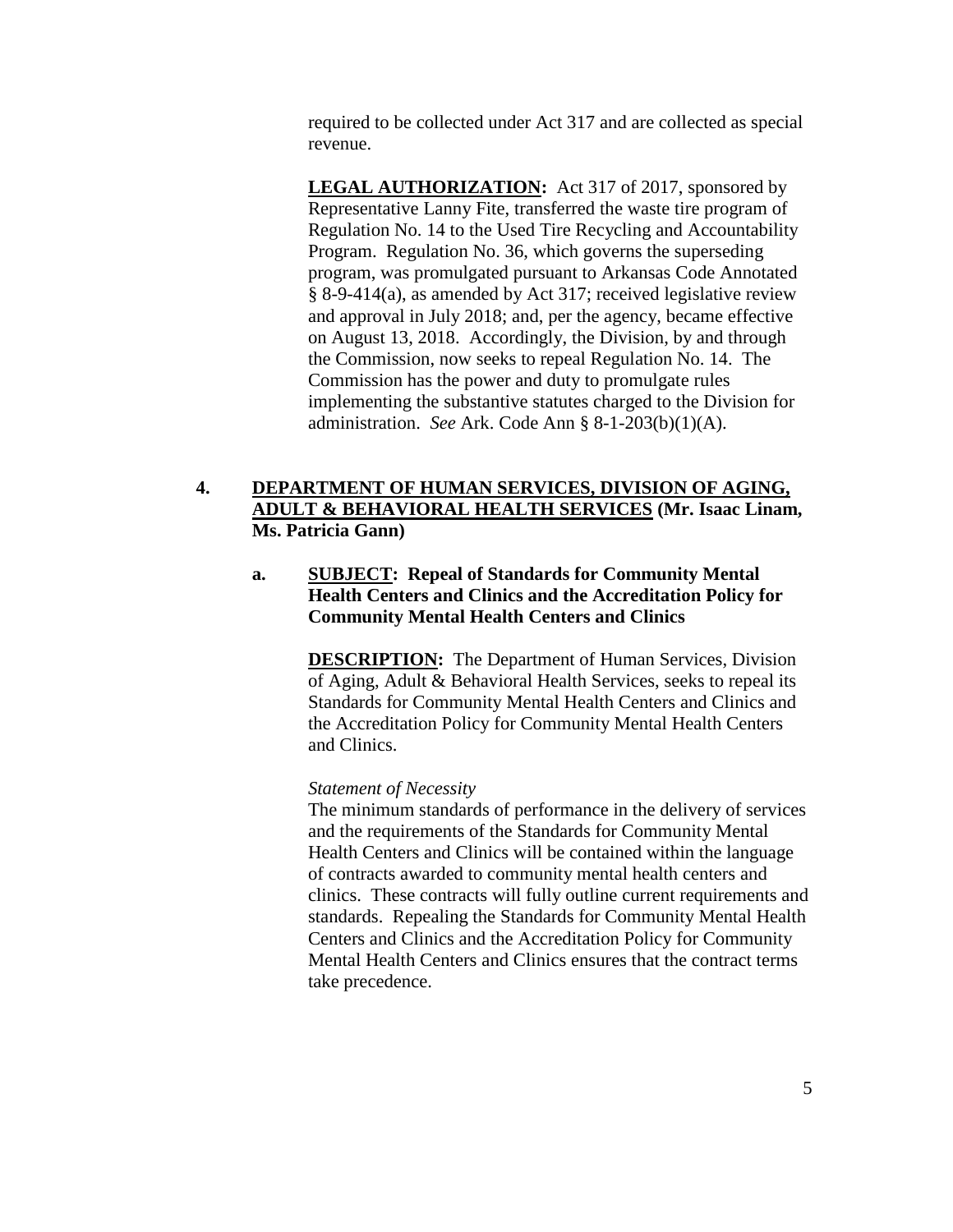### *Summary*

This promulgation repeals the Standards for Community Mental Health Centers and Clinics and the Accreditation Policy for Community Mental Health Centers and Clinics completely. The minimum standards of performance in the delivery of services and the requirements that deem a provider a Community Mental Health Center will be included in contracts.

**PUBLIC COMMENT:** No public hearing was held. The public comment period expired on October 5, 2019. The Department received no public comments.

The proposed effective date is December 1, 2019.

**FINANCIAL IMPACT:** The agency states that the repealed rules have no financial impact.

**LEGAL AUTHORIZATION:** Pursuant to Arkansas Code Annotated § 20-76-201(1), the Department of Human Services ("Department") shall administer assigned forms of public assistance, supervise agencies and institutions caring for dependent or aged adults or adults with mental or physical disabilities, and administer other welfare activities or services that may be vested in it. The Department shall also make rules and take actions as are necessary or desirable to carry out the provisions of Title 20, Chapter 76, Public Assistance Generally, of the Arkansas Code. *See* Ark. Code Ann. § 20-76-201(12).

When asked to elaborate further on the agency's legal authority to repeal these rules, DHS provided the following response:

Before 2017, these mental health funds were distributed to specific entities designated by the Legislature in special language. For example, section 12 of Act 93 of 2016 lists the specific entities entitled to receive these funds, sections 13 through 15 of the Act outline various requirements relative to the funding, and section 16 directs DHS to adopt "minimum standards of performance." In years past, DHS legal staff advised that these "minimum standards" constituted agency statements of general applicability and future effect that implemented law, and therefore were required under the Administrative Procedure Act to be promulgated. And because these funds were directed by the Legislature to be given to these entities regardless of the specific services provided by the entities, these transfers constituted grants,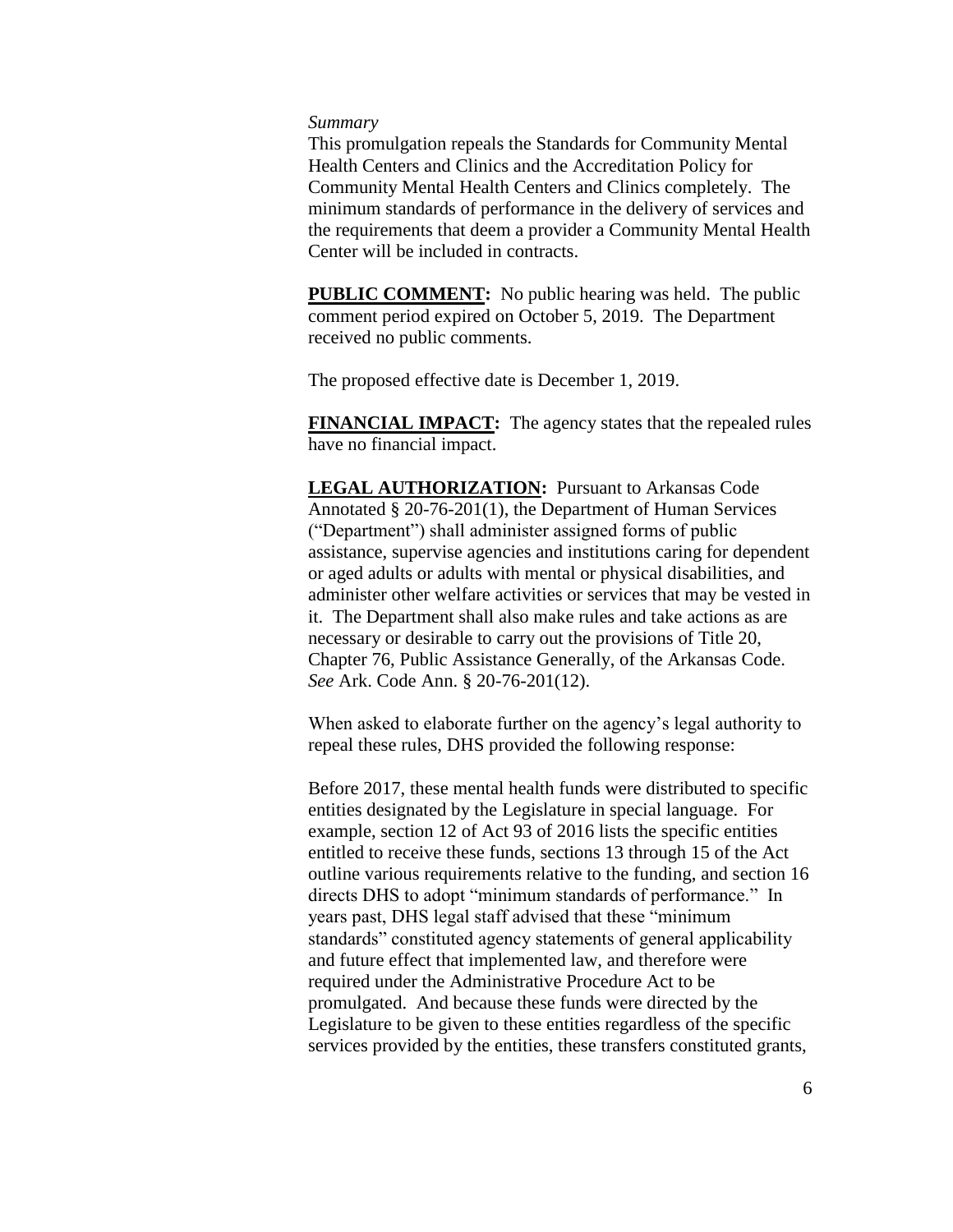as that term is defined by state procurement law at Arkansas Code Annotated § 19-11-203(15)(A).

But now, the Legislature has eliminated the special language that formerly specified which entities could receive these funds. In the absence of any statutory designation, DHS is now awarding these funds through a competitive procurement. Because the resulting agreements are for the procurement of specific services, they are contracts and not grants under  $\S 19-11-203(15)$ (A) & (B). And since they are contracts and not grants, Arkansas Code Annotated § 25-10-126 no longer applies to these funds and these rules are now moot.

## **5. DEPARTMENT OF HUMAN SERVICES, DIVISION OF COUNTY OPERATIONS (Mr. Isaac Linam, Ms. Mary Franklin)**

# **a. SUBJECT: Medical Services Policy Manual Sections E-600 and E-630, Achieving a Better Life Experience (ABLE) Program**

### **DESCRIPTION:**

#### *Statement of Necessity*

Acts 2019, No. 59, prohibits an agency from recovering ABLE account proceeds upon the death of a designated beneficiary. Medical Services Policy Manual, Section E-600 Achieving a Better Life Experience (ABLE) Program, is being updated to incorporate the changes of Act 59. Medical Services Policy Manual, Section E-630 Contributions, is being updated to move the information on the exclusion limit to the Appendix R because it is for reference.

### *Rule Summary*

In the Medical Services Policy Manual, Section E-600 Achieving a Better Life Experience (ABLE) Program, the statement that funds in ABLE accounts are subject to estate recovery to reimburse the State for Medicaid benefits has been removed. In turn, a statement that an ABLE account is not subject to estate recovery upon the death of a designated beneficiary has been added. The ABLE account can be transferred to the estate of the designated beneficiary or an account for another individual.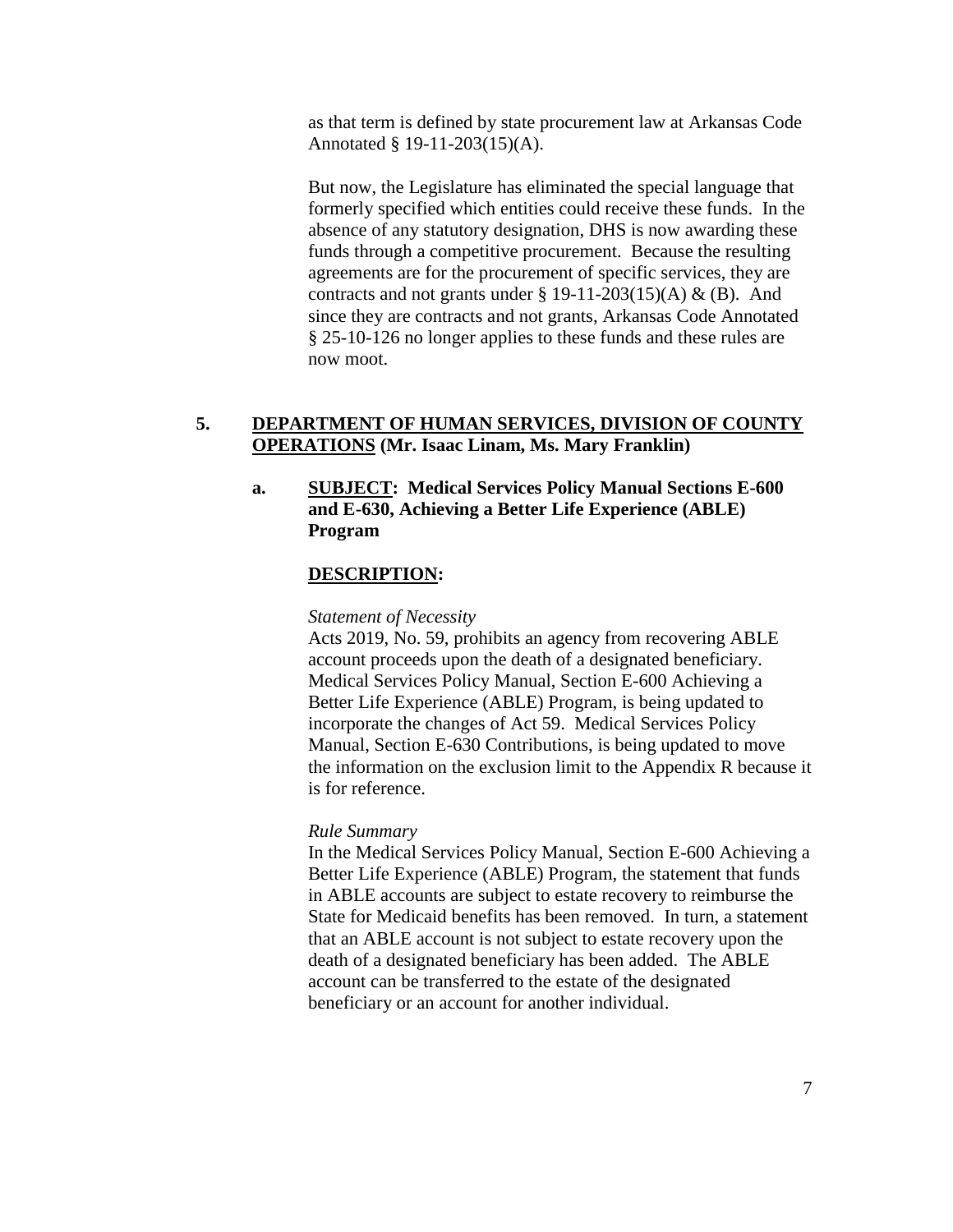In addition, Medical Services Policy Manual, Section E-630 Contributions, is being updated to remove the statement of the annual exclusion limit for contributions and refers to Appendix R for the annual exclusion limit.

**PUBLIC COMMENT:** No public hearing was held. The public comment period expired on October 5, 2019. The Department received no public comments.

The proposed effective date is December 1, 2019.

**FINANCIAL IMPACT:** The agency states that the amended rule has no financial impact.

**LEGAL AUTHORIZATION:** Pursuant to Arkansas Code Annotated § 20-76-201(1), the Department of Human Services ("Department") shall administer assigned forms of public assistance, supervise agencies and institutions caring for dependent or aged adults or adults with mental or physical disabilities, and administer other welfare activities or services that may be vested in it. The Department shall also make rules and take actions as are necessary or desirable to carry out the provisions of Title 20, Chapter 76, Public Assistance Generally, of the Arkansas Code. *See* Ark. Code Ann. § 20-76-201(12). Additionally, Ark. Code Ann. § 20-77-107(a)(1) specifically authorizes the Department to "establish and maintain an indigent medical care program." The Department and its various divisions are further authorized to promulgate rules, as necessary to conform to federal statutes, rules, and regulations as may now or in the future affect programs administered or funded by or through the Department or its various divisions, as necessary to receive any federal funds that may now or in the future be available to the Department or its various divisions. *See* Ark. Code Ann. § 25-10-129(b).

Per the agency, these rule changes are being made pursuant to Act 59 of 2019, sponsored by Representative Julie Mayberry, which amended the Achieving a Better Life Experience Program Act, authorized the transfer of ABLE account assets following the death of a designated beneficiary, and prohibited the state from seeking payment from the ABLE account.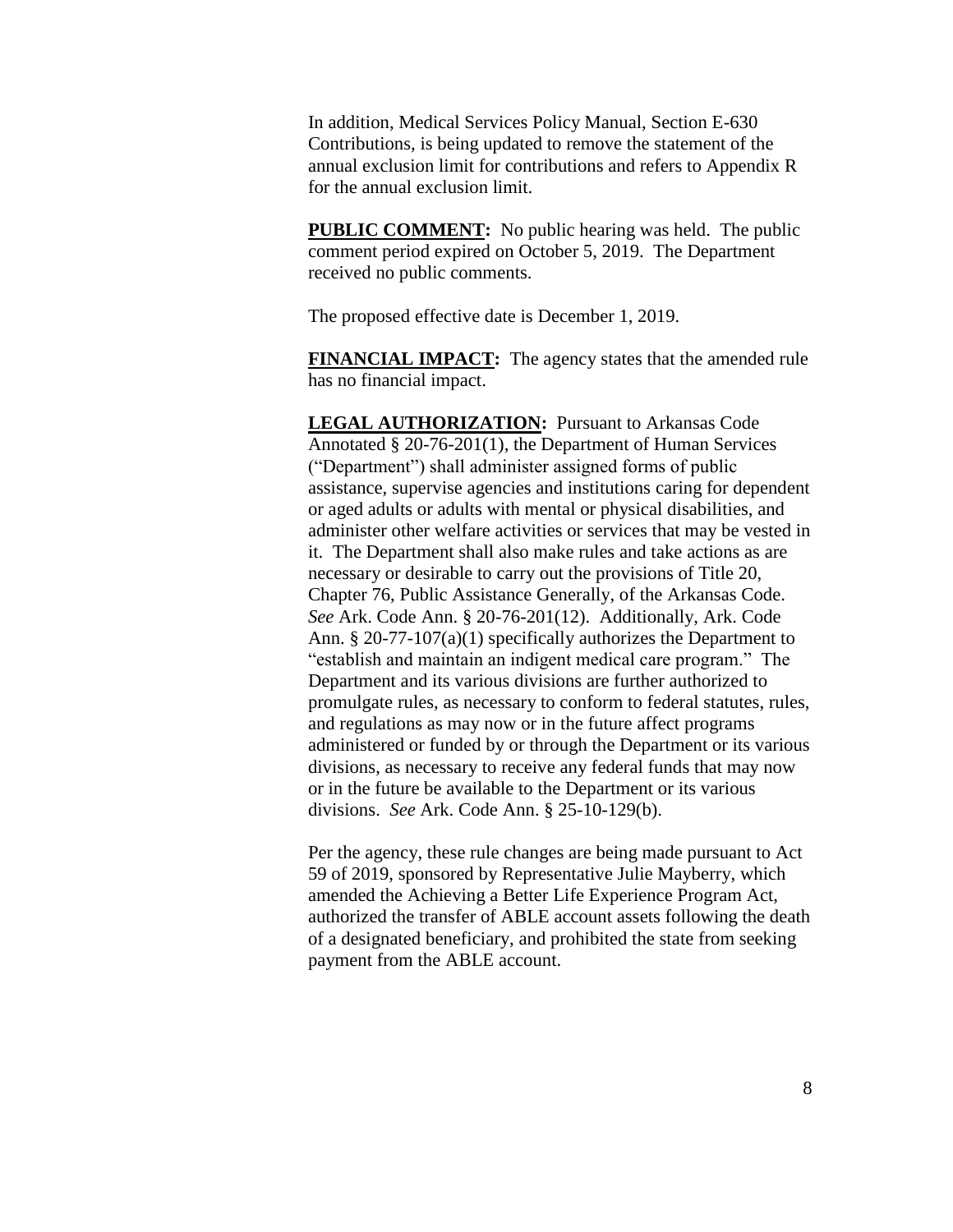# **6. DEPARTMENT OF HUMAN SERVICES, DIVISION OF MEDICAL SERVICES (Mr. Isaac Linam, Ms. Elizabeth Pitman)**

# **a. SUBJECT: ARKIDS-3-18 (ARKIDS-B); EPSDT-1-18 (Early and Periodic Screening, Diagnosis, and Treatment) Services**

# **DESCRIPTION:**

### *Statement of Necessity*

The Arkansas Medicaid State Plan states "Medical Screens are provided based on the recommendations of the American Academy of Pediatrics." These additions are based on those recommendations.

## *Rule Summary*

Effective January 1, 2020, Arkansas Medicaid will revise the Child Health Services/Early and Periodic Screening, Diagnosis, and Treatment (EPSDT) Manual and the ARKids First B Manual to:

- Add one (1) well-child visit for thirty (30) months, seven (7) years, and nine (9) years old to the periodicity schedule to comply with the recommendations of the American Academy of Pediatrics, as required by the Arkansas Medicaid State Plan.
- Add specific details concerning well-child screens based on the *Bright Futures Guidelines* of the American Academy of Pediatrics, as required by the Arkansas Medicaid State Plan.

**PUBLIC COMMENT:** No public hearing was held. The public comment period expired on September 17, 2019. The Department received no public comments.

Per the agency, this rule does not need CMS approval.

Kathryn Henry, an attorney with the Bureau of Legislative Research, asked the following question:

Your statement of necessity indicates that, "The Arkansas Medicaid State Plan states 'Medical Screens are provided based on the recommendations of the American Academy of Pediatrics.'" It also states that the additions in this rule are based on those recommendations. Did the American Academy of Pediatrics recently change its recommendations, or are you making these rule changes to comport with older recommendations? **RESPONSE:**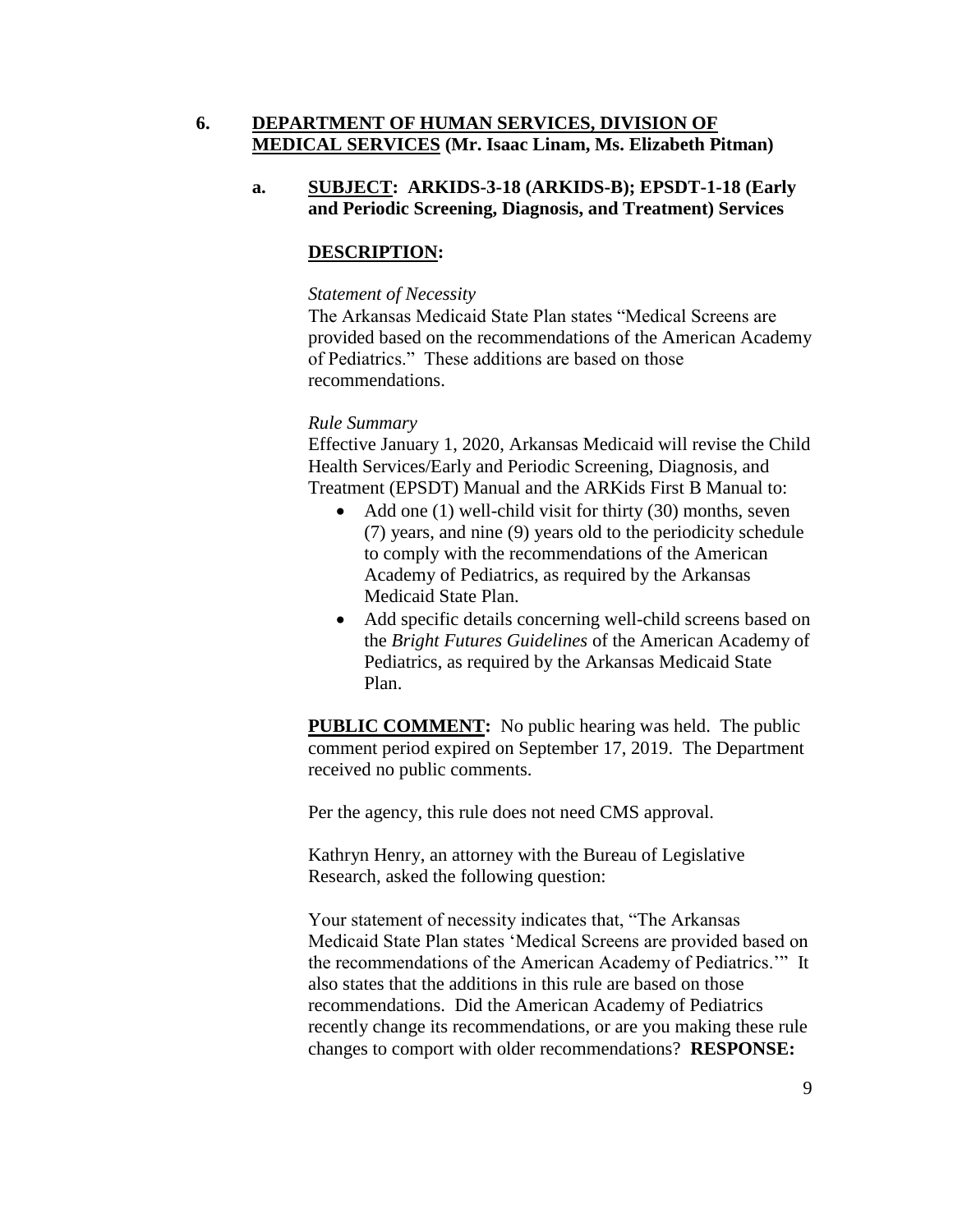We're implementing recommendations that were updated in February 2017.

The proposed effective date is January 1, 2020.

**FINANCIAL IMPACT:** The agency states that the amended rules have a financial impact.

The cost to implement the federal rule or regulation is \$1,641,886.00 for the current fiscal year (\$473,027.00 in general revenue and \$1,168,859.00 in federal funds) and \$3,283,773.00 for the next fiscal year (\$933,577.00 in general revenue and \$2,350,196.00 in federal funds).

The total estimated cost by fiscal year to state, county, or municipal government to implement the rule is \$473,027.00 for the current fiscal year and \$933,577.00 for the next fiscal year.

The agency further states that there is a new or increased cost or obligation of at least one hundred thousand dollars (\$100,000) per year to a private individual, private entity, private business, state government, county government, municipal government, or to two (2) or more of those entities combined. Accordingly, the agency provided the following written findings:

### *(1) a statement of the rule's basis and purpose*

Adding an additional well-child screening should help prevent developmental delays or disability, keep immunizations up to date, and help decrease expenditure costs if issues are detected and treated early.

*(2) the problem the agency seeks to address with the proposed rule, including a statement of whether a rule is required by statute* To detect developmental delay and disability early.

*(3) a description of the factual evidence that: (a) justifies the agency's need for the proposed rule; and (b) describes how the benefits of the rule meet the relevant statutory objectives and justify the rule's costs* Early detection of any developmental problems or delays helps decrease expenditures in the long run.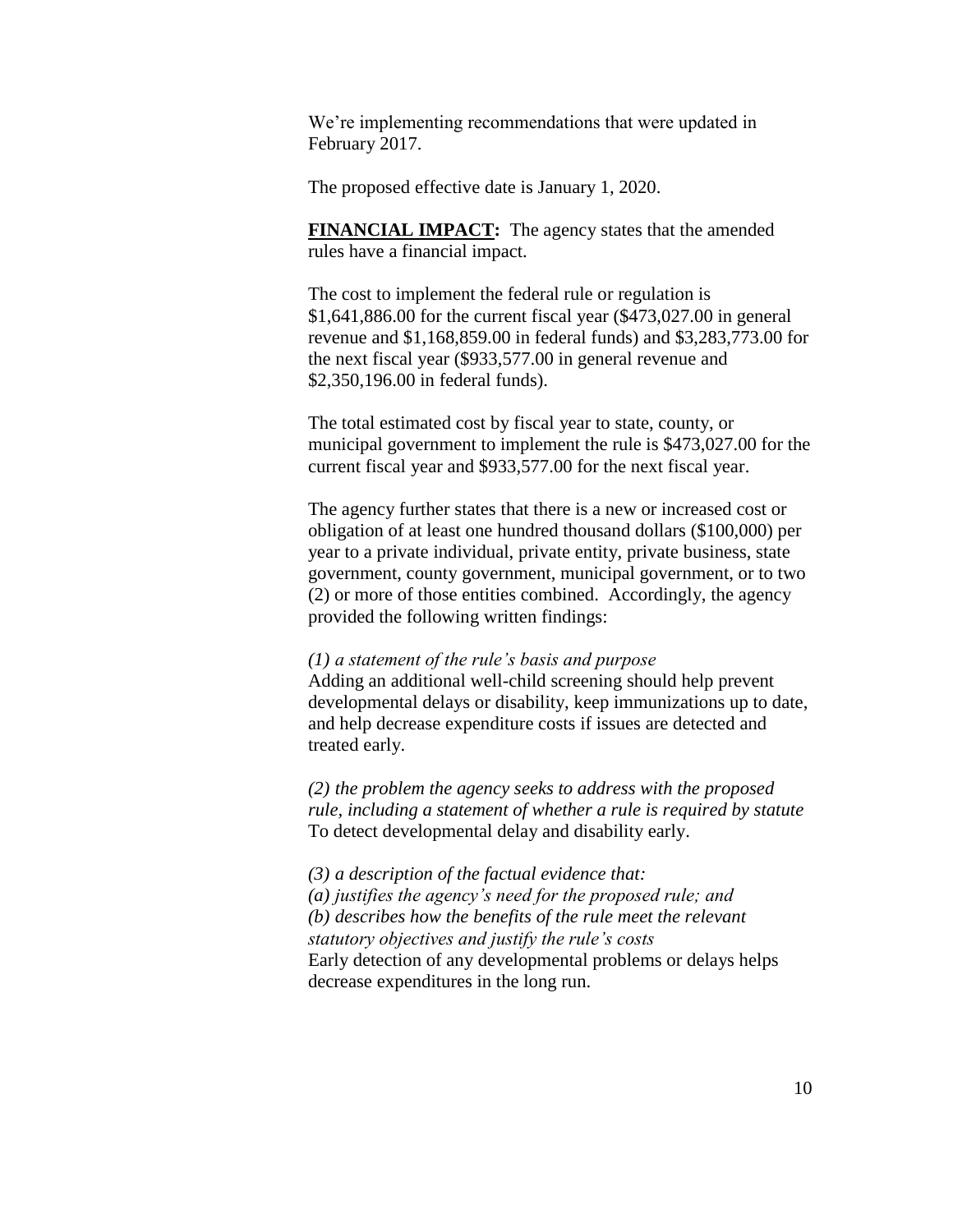*(4) a list of costly alternatives to the proposed rule and the reasons why the alternatives do not adequately address the problem to be solved by the proposed rule* No less costly alternatives are proposed at this time.

*(5) a list of alternatives to the proposed rule that were suggested as a result of public comment and the reasons why the alternatives do not adequately address the problem to be solved by the proposed rule*

No alternatives are proposed at this time.

*(6) a statement of whether existing rules have created or contributed to the problem the agency seeks to address with the proposed rule and, if existing rules have created or contributed to the problem, an explanation of why amendment or repeal of the rule creating or contributing to the problem is not a sufficient response; and*

Existing rules have not contributed to the problem.

*(7) an agency plan for review of the rule no less than every ten (10) years to determine whether, based upon the evidence, there remains a need for the rule including, without limitation, whether*

*(a) the rule is achieving the statutory objectives;*

*(b) the benefits of the rule continue to justify its costs; and*

*(c) the rule can be amended or repealed to reduce costs while continuing to achieve the statutory objectives.*

The agency monitors state and federal rules and policies for opportunities to reduce and control cost.

**LEGAL AUTHORIZATION:** Pursuant to Arkansas Code Annotated § 20-76-201(1), the Department of Human Services ("Department") shall administer assigned forms of public assistance, supervise agencies and institutions caring for dependent or aged adults or adults with mental or physical disabilities, and administer other welfare activities or services that may be vested in it. The Department shall also make rules and take actions as are necessary or desirable to carry out the provisions of Title 20, Chapter 76, Public Assistance Generally, of the Arkansas Code. *See* Ark. Code Ann. § 20-76-201(12). Additionally, Ark. Code Ann. § 20-77-107(a)(1) specifically authorizes the Department to "establish and maintain an indigent medical care program." The Department and its various divisions are further authorized to promulgate rules, as necessary to conform to federal statutes, rules,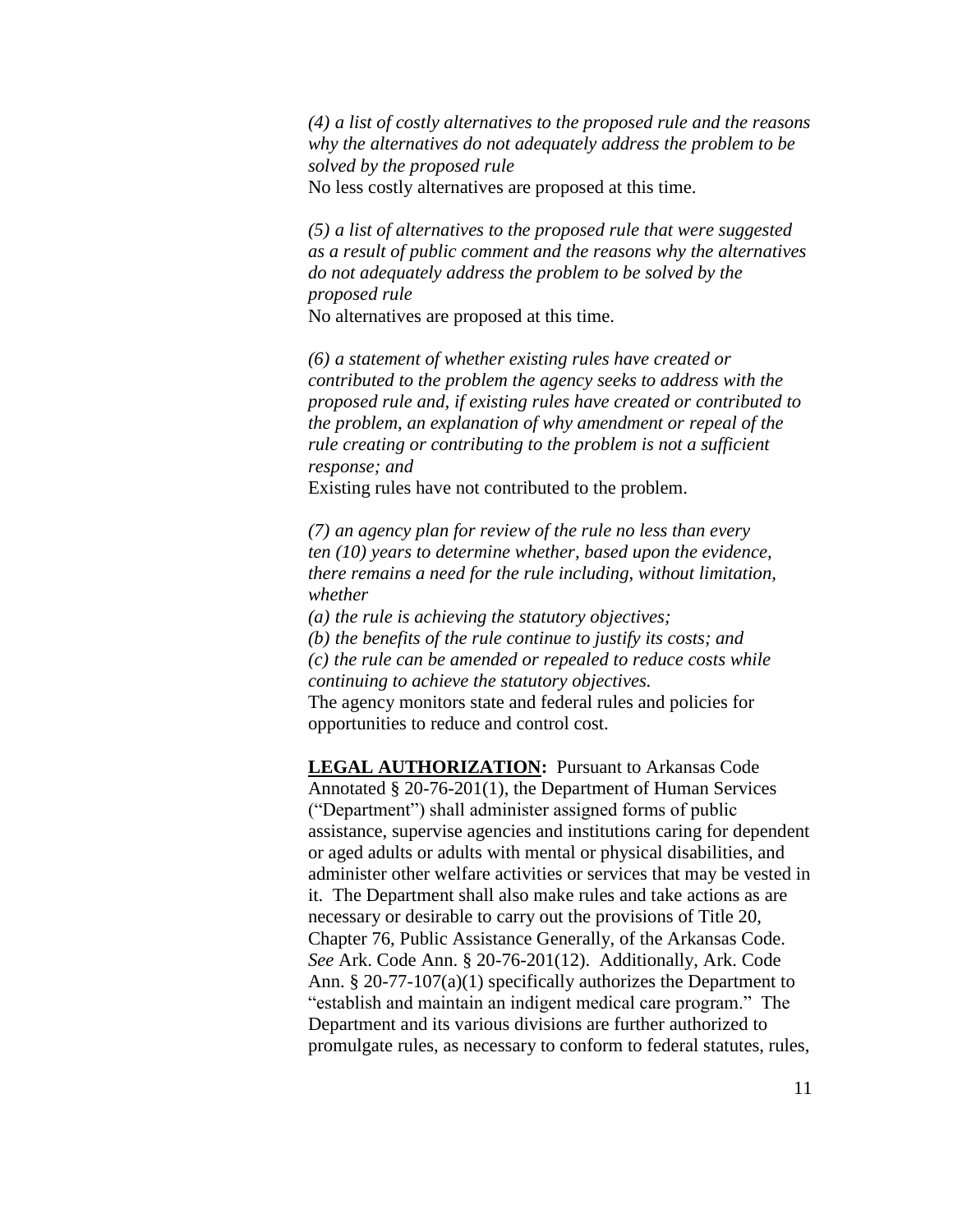and regulations as may now or in the future affect programs administered or funded by or through the Department or its various divisions, as necessary to receive any federal funds that may now or in the future be available to the Department or its various divisions. *See* Ark. Code Ann. § 25-10-129(b).

Per the agency, these rule revisions are further being implemented to comply with 42 U.S.C. §§ 1396a(a)(43), 1396d(a)(xvii)(4)(B), 1396d(r), and 42 CFR §§ 441.50-441.62.

## **b. SUBJECT: Primary Case Manager—SPA #18-0013**

#### **DESCRIPTION:**

#### *Statement of Necessity*

When DHS submitted SPA #18-0013 for changes to the PCMH (Patient-Centered Medical Home) program in 2018, the Centers for Medicare and Medicaid Services (CMS) required that we complete a new preprint (template) for the PCCM (Primary Care Case Manager) program. Although there was no new change to the PCCM program, CMS stated that they would not approve PCMH until the new PCCM preprint was submitted. The public notice period for the promulgation of PCMH was already completed when we were informed of this, so the PCCM is promulgated separately.

#### *Rule Summary*

There are no changes to the PCCM grogram. The formatting of the PCCM Medicaid State Plan changed, but the information and program remains the same. The PCCM portion was submitted to CMS on January 7, 2019, and was approved along with the PCMH on February 28, 2019. Although there are no programmatic changes to the PCCM program, the formatting has changed and is thus being promulgated.

**PUBLIC COMMENT:** No public hearing was held. The public comment period expired on September 17, 2019. The Department received no comments.

The proposed effective date is December 1, 2019.

**FINANCIAL IMPACT:** The agency states that the amended rule has no financial impact.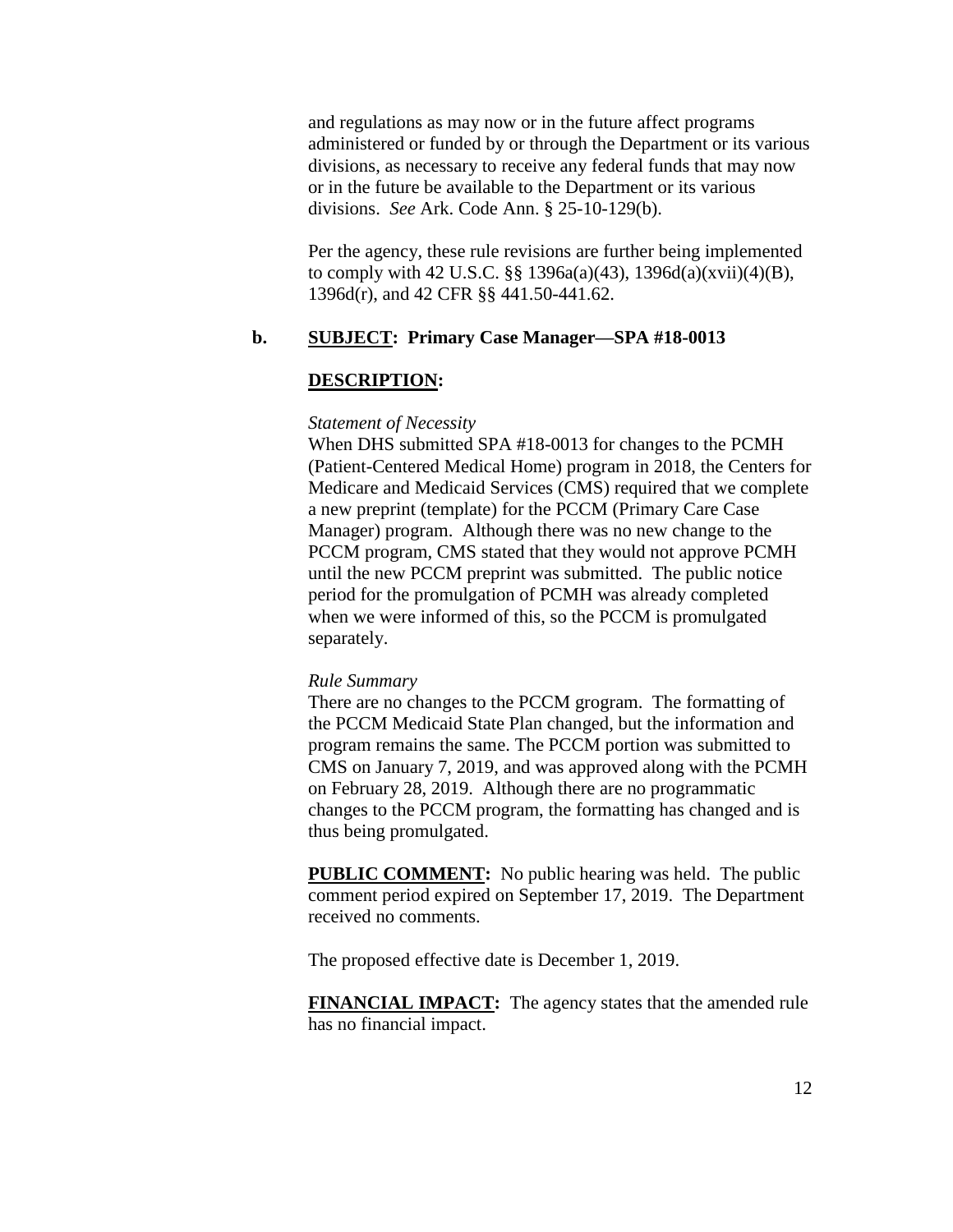**LEGAL AUTHORIZATION:** Pursuant to Arkansas Code Annotated § 20-76-201(1), the Department of Human Services ("Department") shall administer assigned forms of public assistance, supervise agencies and institutions caring for dependent or aged adults or adults with mental or physical disabilities, and administer other welfare activities or services that may be vested in it. The Department shall also make rules and take actions as are necessary or desirable to carry out the provisions of Title 20, Chapter 76, Public Assistance Generally, of the Arkansas Code. *See* Ark. Code Ann. § 20-76-201(12). Additionally, Ark. Code Ann. § 20-77-107(a)(1) specifically authorizes the Department to "establish and maintain an indigent medical care program." The Department and its various divisions are further authorized to promulgate rules, as necessary to conform to federal statutes, rules, and regulations as may now or in the future affect programs administered or funded by or through the Department or its various divisions, as necessary to receive any federal funds that may now or in the future be available to the Department or its various divisions. *See* Ark. Code Ann. § 25-10-129(b).

## **c. SUBJECT: ARKIDS-4-18, Domiciliary Care-1-18, Section I-5- 18, Section III-4-18, and State Plan Amendment #2019-001**

# **DESCRIPTION:**

### *Statement of Necessity*

A Domiciliary Care claims report dated 12/5/18 indicated that Medicaid does not have any active providers currently enrolled. Because this optional program is not routinely used through Medicaid, the Division of Medical Services (DMS) has determined that it should be removed from the Arkansas Medicaid State Plan and all corresponding rules, regulations and policy rescinded as of 12/1/19.

## *Rule Summary*

The rules revisions will be as follows:

- Removes the optional Domiciliary Care service from the Arkansas Medicaid State Plan
- Removes the optional Domiciliary Care service from Sections I and III of all Arkansas Medicaid Manuals (these sections appear in every Arkansas Medicaid manual)
- Removes the optional Domiciliary Care service from the ARKids Manual
- Repeals the Domiciliary Care Manual in its entirety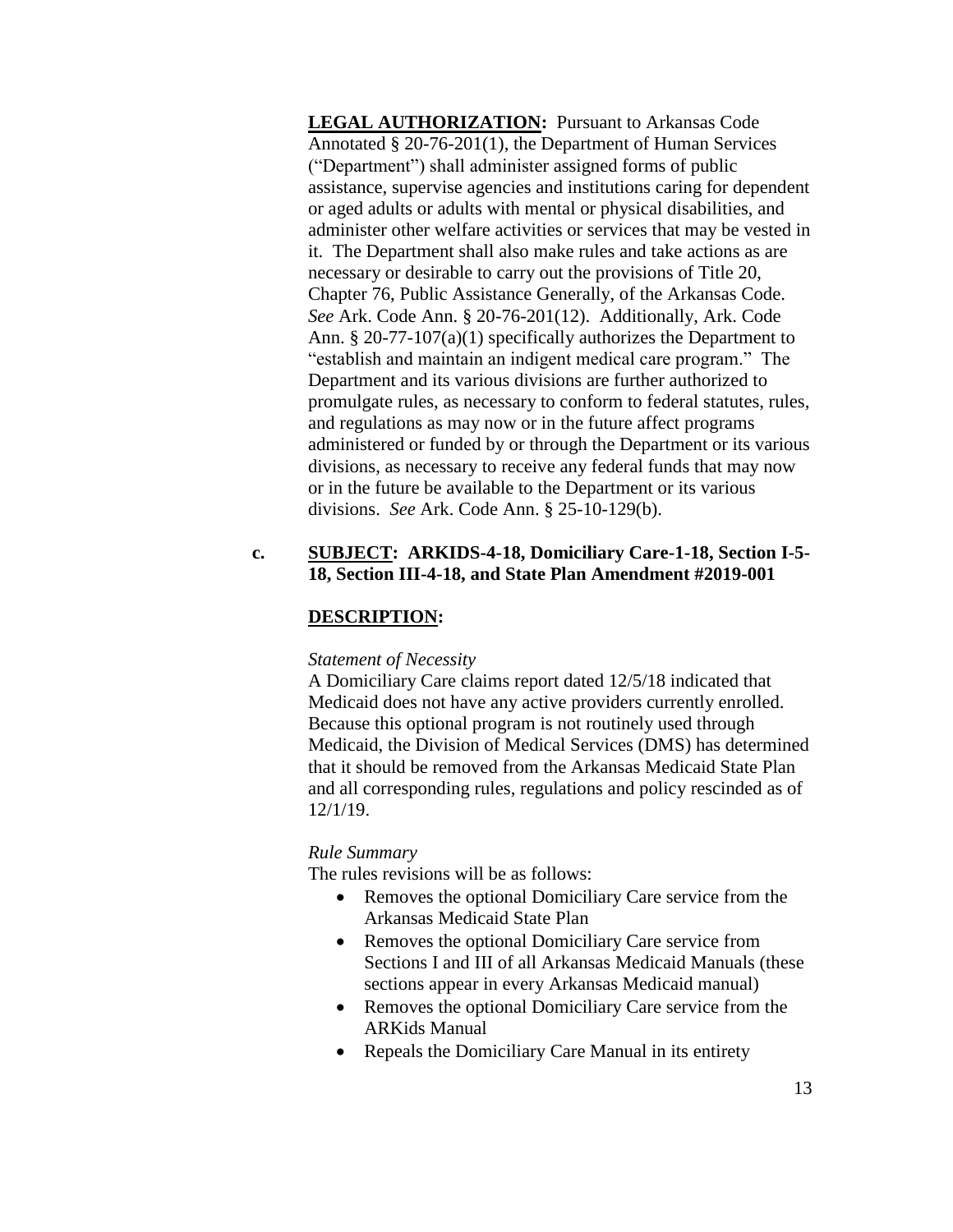Updates program names

### *Revisions Made Since Initial Filing*

As a result of conversations with CMS, the Department removed from the State Plan Amendment pages that concerned co-payments for Medicaid services for the working disabled. A separate promulgation of those pages will be pursued at a later date.

**PUBLIC COMMENT:** No public hearing was held. The public comment period expired on September 16, 2019. The Department received no public comments.

Per the agency, CMS approval is required for the State Plan Amendment. That approval has been requested and is currently pending.

The proposed effective date is December 1, 2019.

**FINANCIAL IMPACT:** The agency states that the amended and repealed rules have no financial impact.

**LEGAL AUTHORIZATION:** Pursuant to Arkansas Code Annotated § 20-76-201(1), the Department of Human Services ("Department") shall administer assigned forms of public assistance, supervise agencies and institutions caring for dependent or aged adults or adults with mental or physical disabilities, and administer other welfare activities or services that may be vested in it. The Department shall also make rules and take actions as are necessary or desirable to carry out the provisions of Title 20, Chapter 76, Public Assistance Generally, of the Arkansas Code. *See* Ark. Code Ann. § 20-76-201(12). Additionally, Ark. Code Ann. § 20-77-107(a)(1) specifically authorizes the Department to "establish and maintain an indigent medical care program." The Department and its various divisions are further authorized to promulgate rules, as necessary to conform to federal statutes, rules, and regulations as may now or in the future affect programs administered or funded by or through the Department or its various divisions, as necessary to receive any federal funds that may now or in the future be available to the Department or its various divisions. *See* Ark. Code Ann. § 25-10-129(b).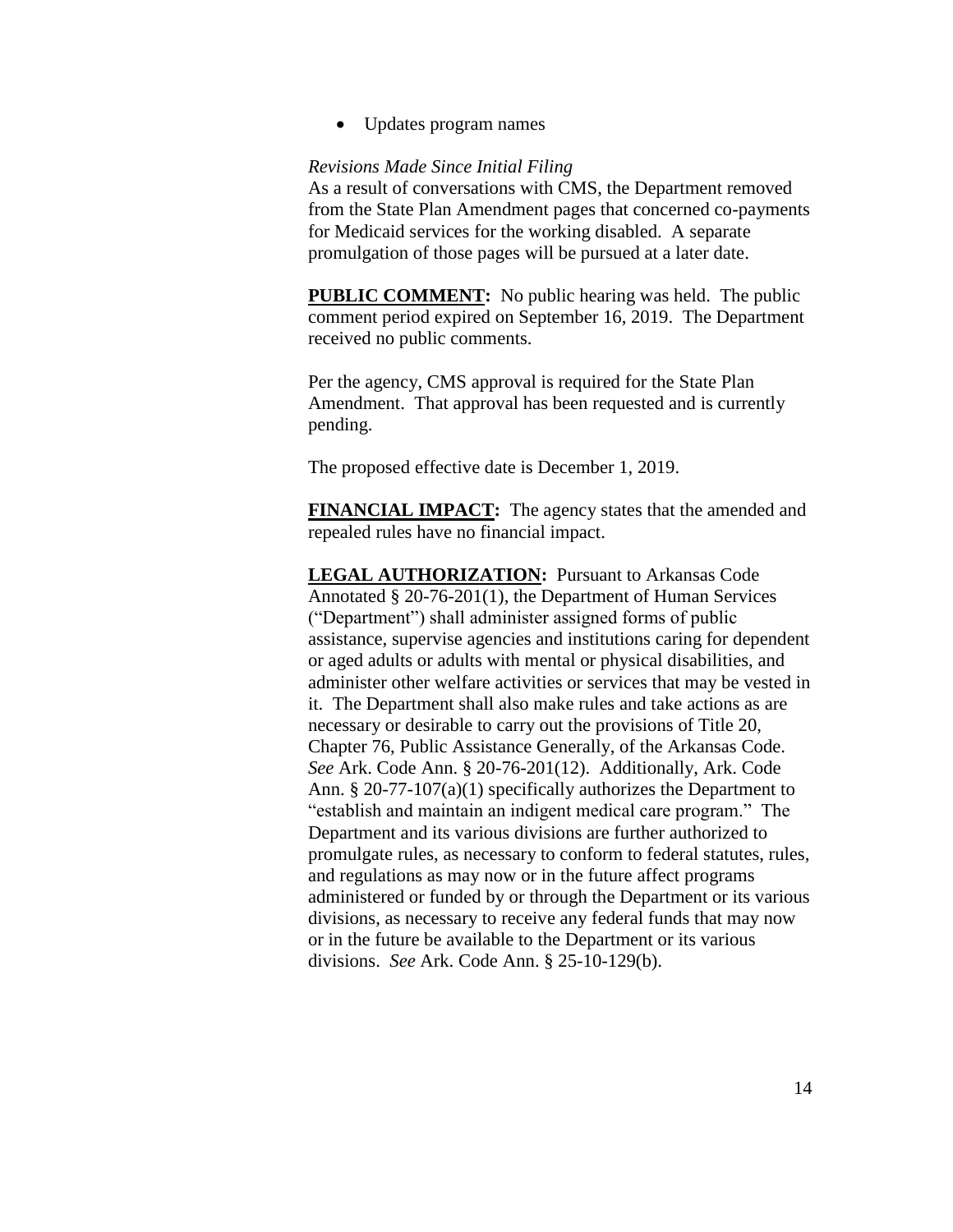**7. DEPARTMENT OF HUMAN SERVICES, DIVISION OF PROVIDER SERVICES AND QUALITY ASSURANCE (Mr. Isaac Linam, Mr. Jerry Sharum)**

# **a. SUBJECT: OLTC Rules and Regulations for Conducting Criminal Record Checks for Employees of Long Term Care Facilities**

**DESCRIPTION:** Section 304 of the Rules and Regulations for Conducting Criminal Record Checks for Employees of Long Term Care Facilities is being revised to strike language stating that DHS will provide long term care facilities with envelopes for mailing purposes relating to the completion of criminal records checks for applicants and clarifies that the long term care facility must provide those envelopes to applicants. In addition, Section 304 is being revised to remove the statement concerning the use of form ASP-122. Department of Medical Services Form 736 is being updated to add privacy language, delete a residency question, and revise the instructions for completing a criminal background check.

*Revisions Made After the Public Comment Period* Revisions made by DHS after the public comment period included removal of "and regulations" from the title of the rule and replacement of the term "regulations" with "requirements related to background checks" on form DMS-736 under "instructions for completing the fingerprint card" and "reason fingerprinted."

**PUBLIC COMMENT:** No public hearing was held. The public comment period expired on October 11, 2019. The Department received no public comments.

Rebecca Miller-Rice, an attorney with the Bureau of Legislative Research, asked the following question:

Within the title of the rules, it appears that the term "regulations" has remained. I just wanted to make mention of Act 315 of 2019, § 3204(b)(3), which concerns the uniform use of the term "rule" and requires governmental entities to ensure the use of the term "rule" upon promulgation of any rule after the effective date of the Act, which was July 24, 2019. Is there a reason that DHS OLTC has retained the term "regulation" for the time being? **RESPONSE:** DHS will revise the promulgation to repeal the references to "regulation." In addition, if this rule becomes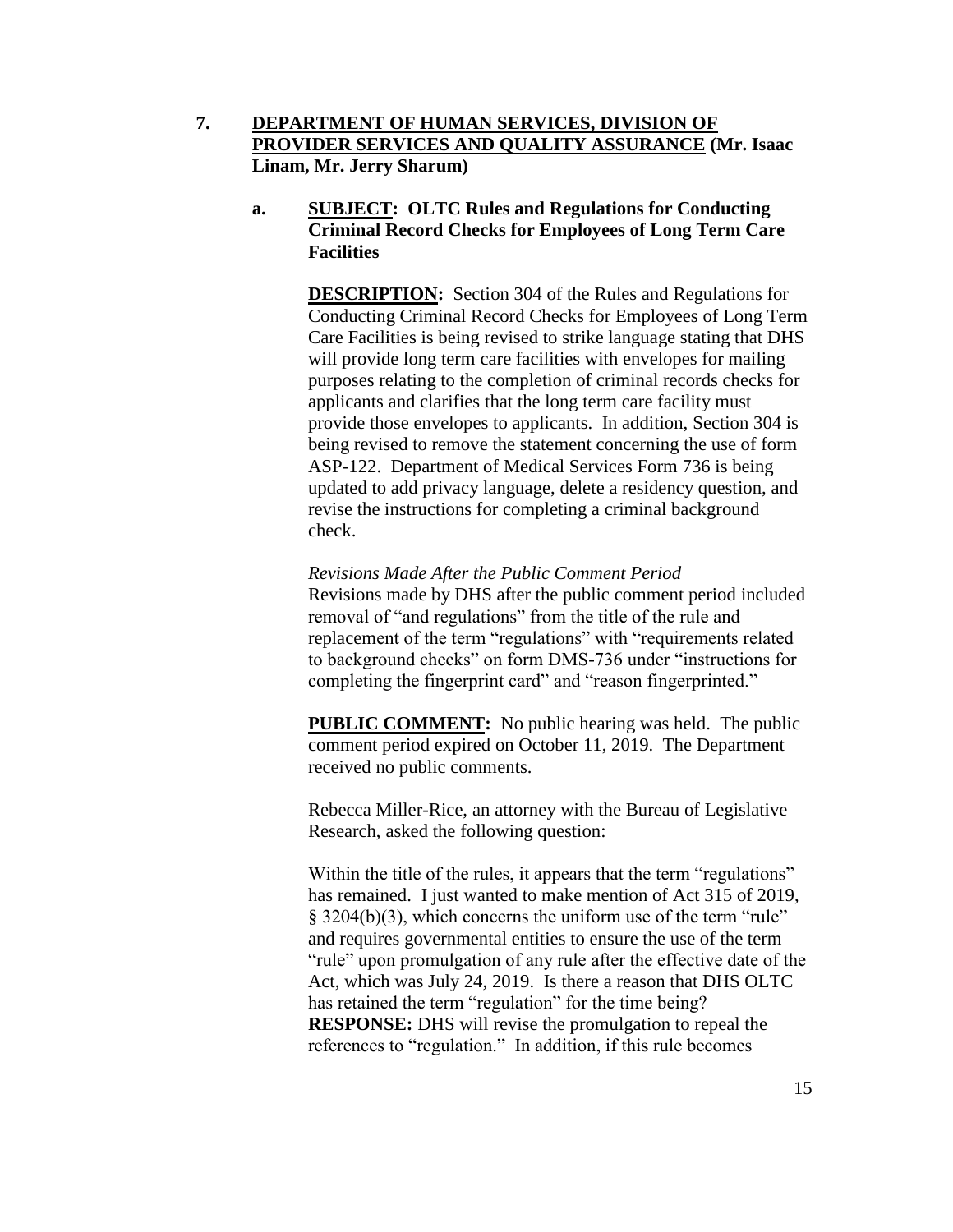effective December 1 as intended, DHS will utilize the procedure provided in Acts 2019, No. 893, to remove the term "regulation" from the entire manual by January 1, 2020.

The proposed effective date is December 1, 2019.

**FINANCIAL IMPACT:** The agency states that the amended rule has a financial impact. It estimates that the total cost to any private individual, entity, and business subject to the amended rule for the current fiscal year is \$28,016.32 and \$28,016.32 for the next fiscal year and that assisted living facilities, residential care facilities, skilled nursing, immediate care facilities for individuals with intellectual disabilities, human development centers, the Arkansas Health Center, adult day cares, and adult day health cares will be affected, as these providers will pay the costs of the envelopes used for mailing the fingerprint cards for the criminal record checks. The agency further estimates that implementation of the rule will result in a savings to state government of \$28,016.32 for the current fiscal year and \$28,016.32 for the next fiscal year, as DHS will no longer pay for the cost of the envelopes used for fingerprinting.

**LEGAL AUTHORIZATION:** The Department of Human Services ("Department") shall administer assigned forms of public assistance, supervise agencies and institutions caring for dependent or aged adults or adults with mental or physical disabilities, and administer other welfare activities or services that may be vested in it. *See* Ark. Code Ann. § 20-76-201(1). The Department shall also make rules and take actions as are necessary or desirable to carry out the provisions of Title 20, Chapter 76 of the Arkansas Code, concerning Public Assistance Generally, and that are not inconsistent therewith. *See* Ark. Code Ann. § 20-76-201(12). Further authority for the rulemaking can be found in Ark. Code Ann. § 20-10-203, which provides that the Office of Long-Term Care is designated as the unit of state government primarily responsible for the inspection, regulation, and licensure of longterm care facilities and the regulation and licensure of long-term care facility administrators and that the Office may promulgate such rules not inconsistent with Title 20, Chapter 10 of the Arkansas Code, concerning Long-Term Care Facilities and Services, as it shall deem necessary or desirable to properly and efficiently carry out the purposes and intent of the chapter. *See* Ark. Code Ann. § 20-10-203(a), (b).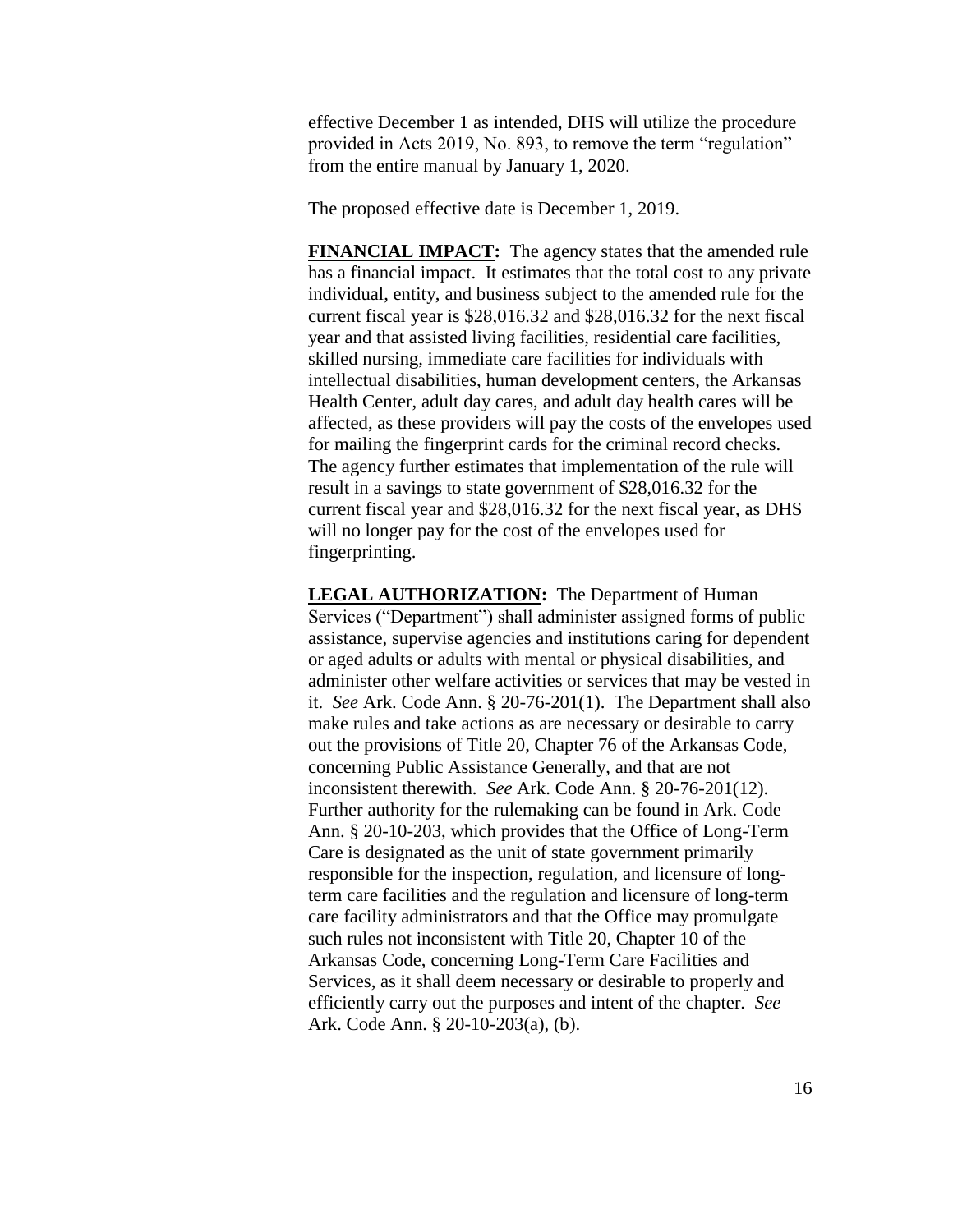## **8. ARKANSAS INSURANCE DEPARTMENT (Mr. Booth Rand)**

### **a. SUBJECT: Multiple-Employer Welfare Benefit Plans**

**DESCRIPTION:** The proposed Rule implements Ark. Code Ann. § 23-92-101(c)(3), which requires the Insurance Commissioner ("Commissioner") to issue a rule licensing self-funded multiple employer benefit plans ("MEWAs"). According to the agency, the purpose of this rule is to set licensing and operations requirements for self-funded multiple-employer welfare plans, which are essentially health plans composed of combined businesses, which desire to self-insure or self-assume health care costs. The proposed rule is necessary because Ark. Code Ann. § 23-92-101 requires the Insurance Commissioner to issue a rule to establish their licensing requirements. The agency provided the following summary, including the background and purpose of the rule and key provisions.

### *Background & Purpose of Rule –*

A brief background is necessary to explain what a MEWA is and why there have been requests from health insurance brokers and employer associations to us to implement their licensing. A MEWA is simply a group health insurance plan formed by separate employers which are not under common ownership or control. A MEWA is formed by employers to combine multiple businesses together into one health plan allowing the employers to defray or spread out health care costs among a larger pool of total employees and separate businesses making contributions or premiums.

A MEWA may be a fully-insured, meaning that a licensed insurer pays the health claims and benefits of the MEWA in exchange for a negotiated premium amount. A MEWA may, on the other hand be self-funded, meaning that the health claims and benefits are paid from the assets of the MEWA itself. For fullyinsured MEWAs, because AID already regulates the solvency and market conduct actions of the insurer responsible for payment of the claims, there is less of a need for regulation for these types. Regardless of how a MEWA decides to assume risk for its health benefits, in terms of composition, a MEWA may be a collection of employers, not commonly owned, or a MEWA may be sponsored through a bona fide association of member employers. A selffunded MEWA is not subject to the State's Guaranty Fund laws which functions to pay claims for consumers and medical providers in the event of an insolvency; however, the insurer in a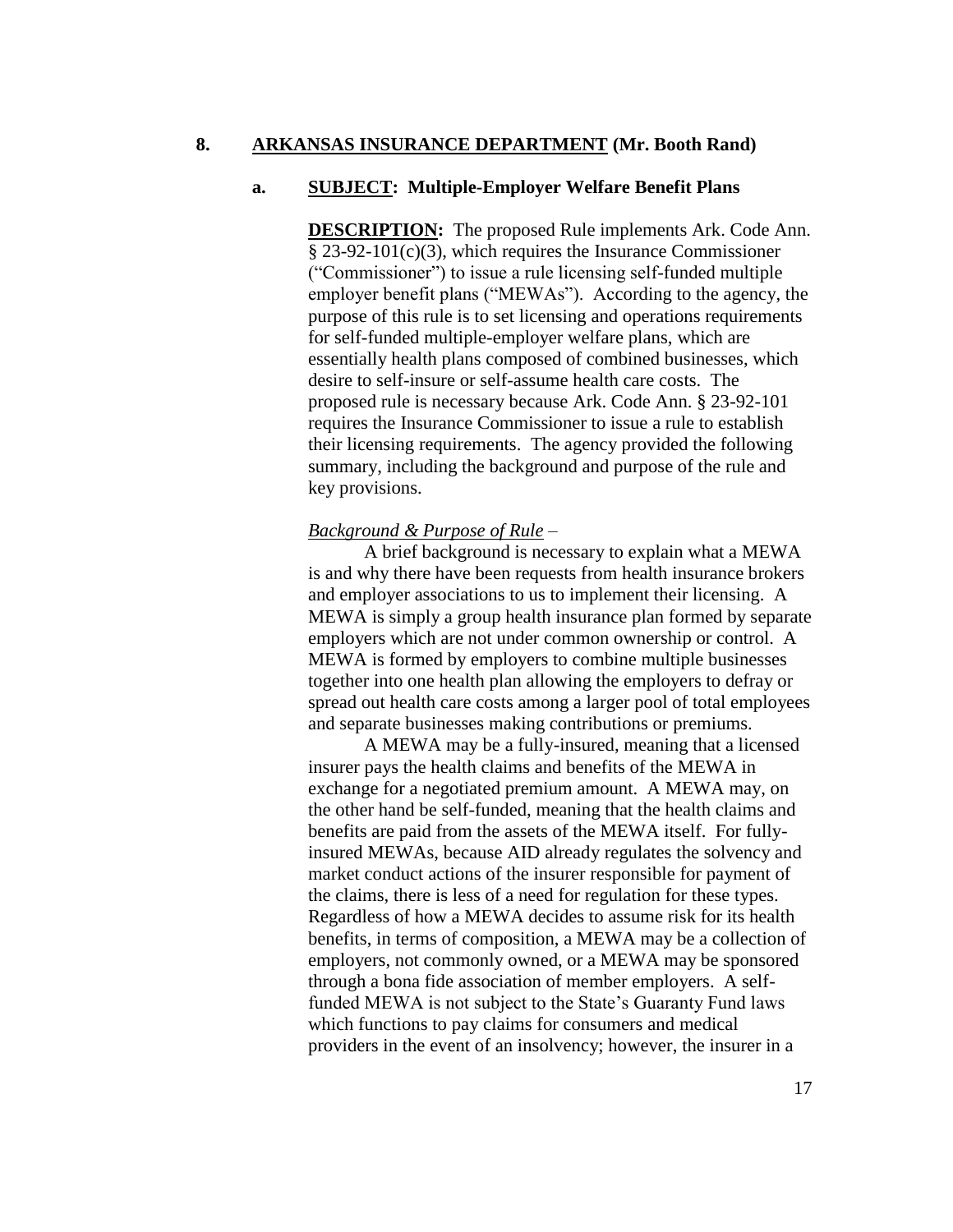fully-insured MEWA, is subject to the Guaranty Fund laws in the event of an insolvency of that insurer.

MEWAs are regulated by the Federal Department of Labor ("DOL") and the states of domicile of the MEWA. After 1986, DOL deferred to state insurance regulators to establish their financial solvency requirements, as well as benefit requirements, as long as such benefit requirements are equal to or better than what ERISA requires (Employee Retirement Income Act of 1974, as amended). Currently, in Arkansas, AID requires fully-insured MEWAs to simply register with us under several forms. *See* § 20 of the Proposed Rule. For self-funded MEWAs, in the absence of a rule settling its licensing requirements, self-funded MEWAs are required to obtain from AID a certificate of authority imposing the same startup and capital requirements of a state-wide operating health insurer or HMO---a requirement entirely cost prohibitive to employers or employer associations. This proposed rule now provides a new licensing pathway for self-funded MEWAs.

The proposed rule sets out the requirements of forming a self-funded MEWA in Arkansas, and these requirements are largely centered on applying financial and risk protection measures to insure that the MEWA operates on a solvent basis and is able to pay contracted benefits for its members and medical providers on a timely basis.

### *Key Provisions in the Rule –*

 For greater business implementation and access, a minimum of only two employers is needed to form a MEWA---in compliance with Act 919 of 2019. The Commissioner may modify the proposed numerical minimums of total employees and minimum premium contribution amounts;

 For financial protection, requires a MEWA to maintain cash reserves of 20% of projected contributions (premium);

 For financial protection, requires a MEWA to submit an independent actuarial opinion certifying that contributions are reasonable and cash reserves, assets and liabilities are actuarially adequate to cover claims;

 For financial protection, requires a MEWA to maintain stop loss coverage with an Arkansas licensed insurer at 125% of aggregate and specific claims;

 For financial protection, mandates financial reporting requirements of the MEWA to AID for review including annual statements after each fiscal year end;

 For financial protection, requires a fidelity bond upon owners and directors to protect against malfeasance;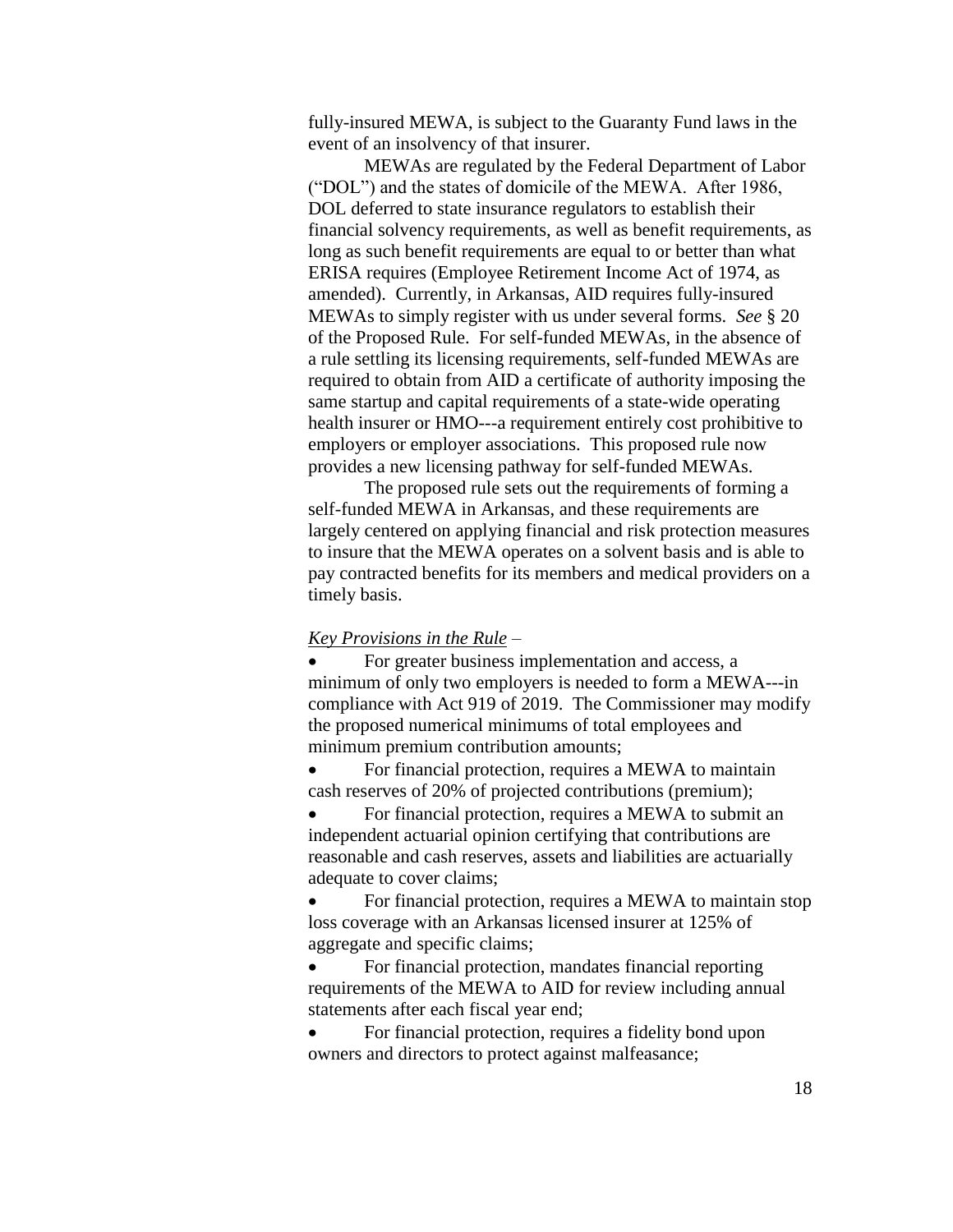For consumer protection, restricts MEWAs from discriminating on employees due to health factors;

 For consumer and medical provider protection, requires the MEWA to cover State required medical coverage mandates in the same manner as any fully-insured large, group health plan;

 For consumer protection, provides adequate notice requirements to employees or beneficiaries of the plan of its benefits and beneficiary rights, including caution that is not subject to the guaranty fund law.

**PUBLIC COMMENT:** The public comment period expired on September 24, 2019, and a public hearing was held on the same date. The Arkansas Insurance Department provided the following summary of comments and its responses thereto:

AID received three (3) public comments in response to proposed Rule 119, all in favor of proposed Rule 119: (1) a September 24, 2019 written comment from Arkansas Blue Cross and Blue Shield ("ABCBS"); (2) a September 23, 2019 written comment from the organization, "Opportunity Solutions Project" ("OSP"); and (3) a September 20, 2019 written comment from BXS Insurance. AID received no oral comments during the September 24, 2019 hearing. The ABCBS letter simply provides a general history of past and current MEWA regulation on both the state and federal levels and applauds the Department's financial and regulatory requirements proposed. The BXS letter is in favor of the proposed rule due to the absence of any AID regulation addressing the formation and operations of self-funded MEWA or association plans in this State.

The OSP written comment however provides additional suggested edits and language changes to the proposed Rule, and AID will address those in italics below:

1. OSP suggested removing language in the proposed rule requiring "same trade" or "common trade" requirements to be consistent with Arkansas Act 919 of 2019. **RESPONSE:** *We agree, and removed those restrictions in Sections 6 and 7.* 

2. Reserve flexibility. OSP requests that cash reserves be permitted to only be in place by year 2 in the MEWA operations, and to permit use of letters of credit instead of cash until the end of the second year.

**RESPONSE:** *We disagree. Because these organizations are not subject to guaranty fund protection, to insure effective financial*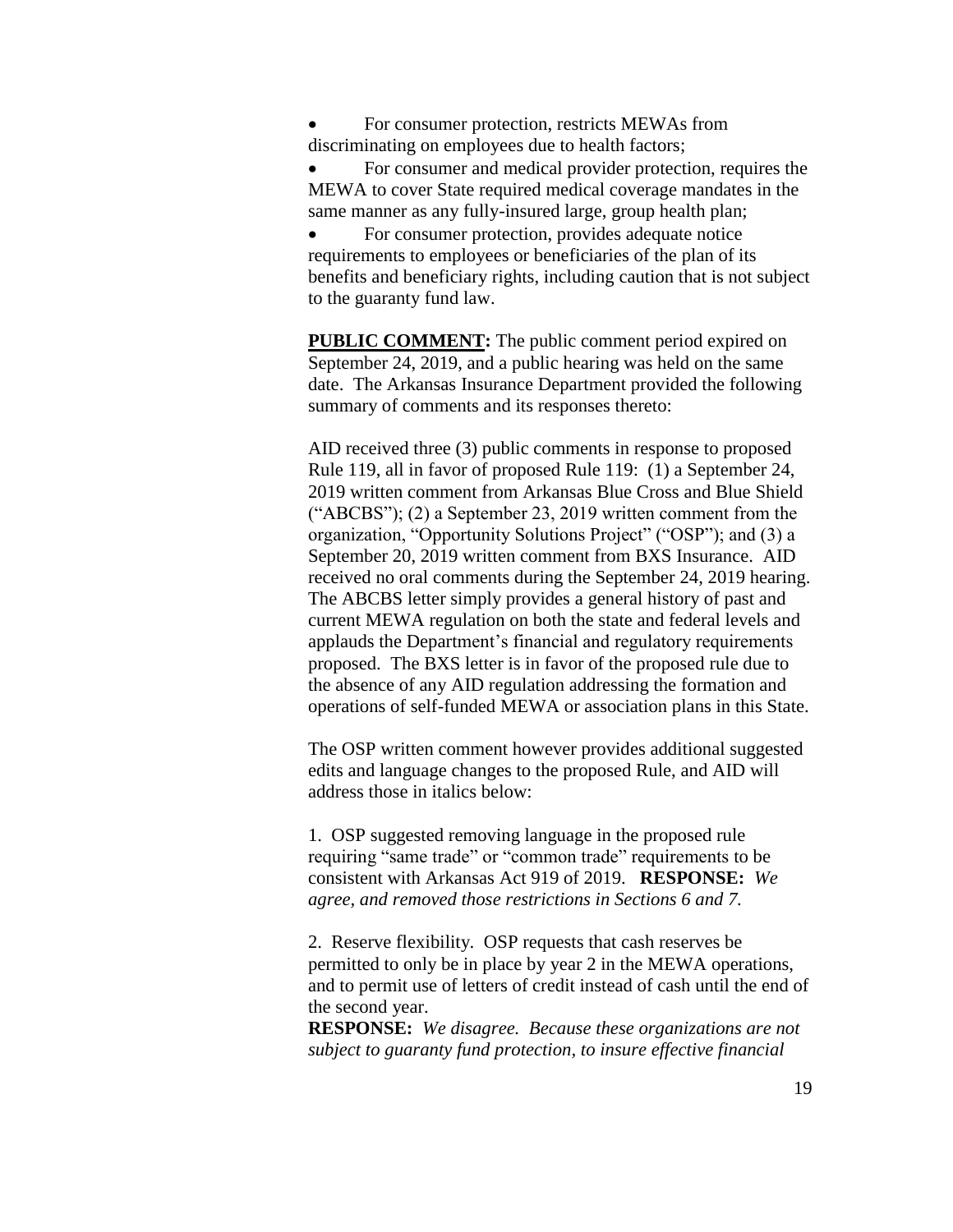*regulation and adequate protection to medical providers and plan members immediately, we insist upon cash reserves being in place at the time the license is issued.*

3. Realistic Annual Audit Turnarounds. OSP requests that the Rule requirement in Section 14 for annual audited financial statements to be filed within 90 days from close of year, be instead within 5 months from the close of the year.

**RESPONSE:** *We are keeping the 90 day requirement, however, we edited Section 14 to permit the Commissioner to give an extension to an organization for good cause, if it needs more time, as well as for the actuarial information too.* 

4. Removing Violation of Privacy. OSP suggests Section  $6(b)(5)(B)(iii)$  be amended to prevent disclosure of trustee addresses over privacy concerns to personal information. **RESPONSE:** *We do not believe a name and address per se of a business owner or trust is personal information protected under state or federal privacy laws in business applications for licenses. AID suggests that the trust designate a PO Box or, as OSP suggests, use address of the trust itself.* 

5. OSP suggests amending or clarifying Section 7(a)(15) in which participating employees are provided a somewhat confusing notice that "individuals covered by the plan are only partially insured." **RESPONSE:** *AID agrees, and we amended this to say, "that the multiple-employer welfare arrangement is insured from stop-loss insurance."*

6. OSP suggests clarifying Section 11(a) to avoid the interpretation that a self-funded MEWA is prohibited under this Rule from purchasing fully-insured coverages.

**RESPONSE:** *We agree and have explained in Section 11, Nothing however in this restriction shall preclude or limit a multiple-employer welfare arrangement, or its members, from purchasing any fully-insured excepted benefits, including but not limited to those plans, policies or benefits listed in Section Four (4) of this Rule.*

7. OSP stated that Section  $6(b)(5)(B)(i)$  is unclear about what is meant by "type of administration," and subparagraph (b) was unclear.

**RESPONSE:** *AID believes for type of administration, this is intended to mean, fully-insured or self-funded. AID believes that*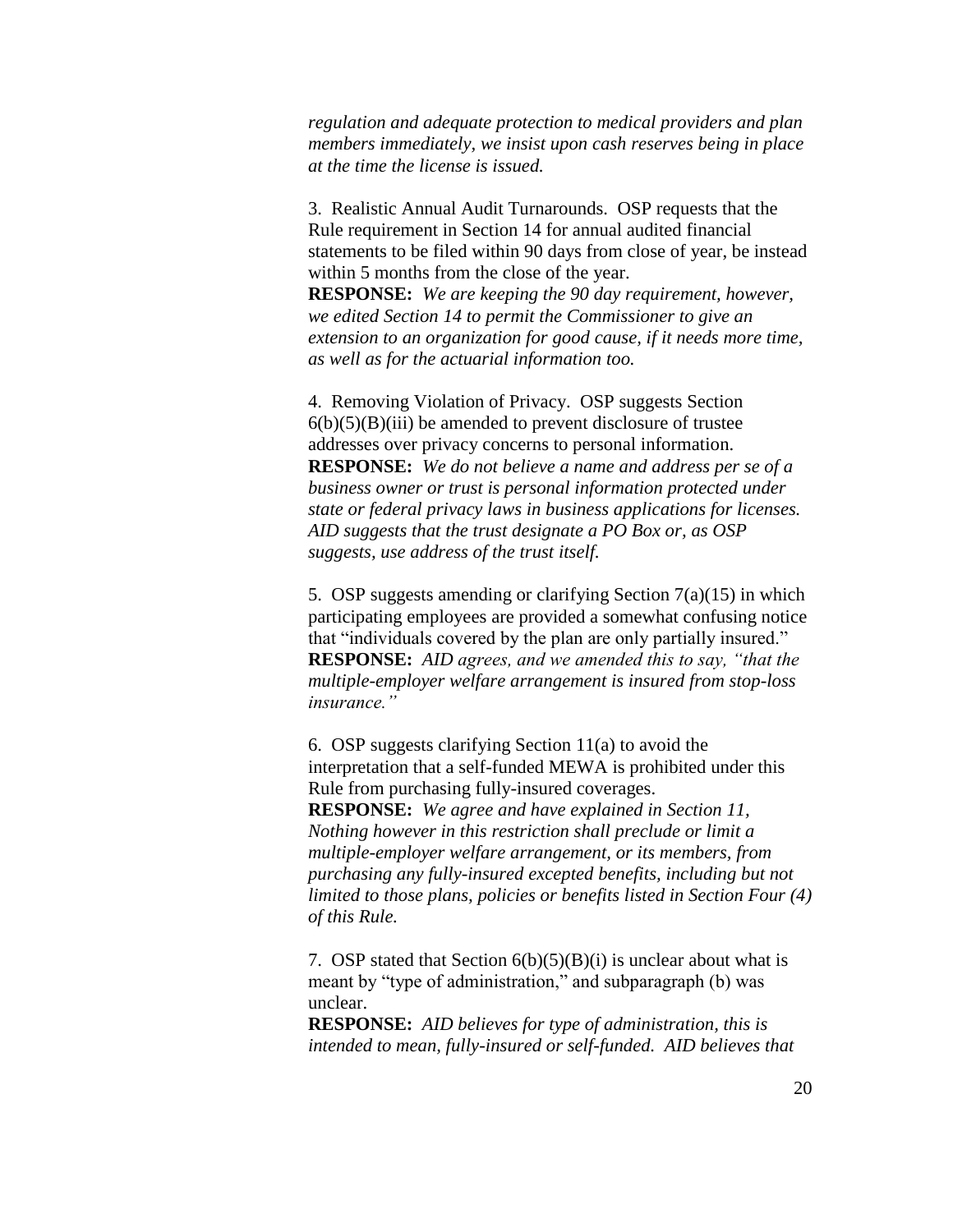*identity of organization refers to the trust or association sponsoring the plan.* 

8. OSP suggests removing or reducing the 2 years in existence or seasoning requirement for an association sponsored MEWA. **RESPONSE:** *This 2 year requirement is intended to be consistent with the fully-insured Association 2 year seasoning requirements in Ark. Code Ann. § 23-86-106(2)(A). We believe it's fair to require the same requirements as the fully-insured market abides by for associations, especially more so for these particular organizations to reduce anti-selection issues. The Department has already agreed to remove the common trade or industry limitation and believes removing a seasoning requirement potentially increases anti-selection.* 

9. OSP suggested Section 12 may require duplicative notices. **RESPONSE:** *We amended this to say – "Unless such notice is otherwise provided to a participating employee or former employee pursuant to another provision of this Rule..."*

## **AID made additional edits or corrections post-hearing, in response to BLR questions.**

*Section 13(b) on prima facie evidence was removed due to lack of authority.*

*Section 14(d) was removed as duplicative and incorrectly a reference to a Texas statutory provision.*

*Section 21 on Trade Practice Violations, AID changed the modal auxiliary, "shall" to "may" constitute a trade practice violation.* 

Additionally, Suba Desikan, an attorney with the Bureau of Legislative Research, asked the following questions and received the following responses:

**QUESTION 1:** Section 10 of the rule identifies annual application and reporting fees of \$1000 and \$500.

**(a)** Are these fees authorized under Ark. Code Ann. § 23-92-  $101(c)(3)(B)(iv)$  or is the agency relying on different fee

authority? If relying on other authority, could you please point me to that statute?

**RESPONSE:** See 23-92-101, that's cited in the proposed rule, go down to 3(B)(iv), Commissioner shall adopt rules with criteria, etc. …"FEES"

**(b)** How did the agency calculate the amount of the fees?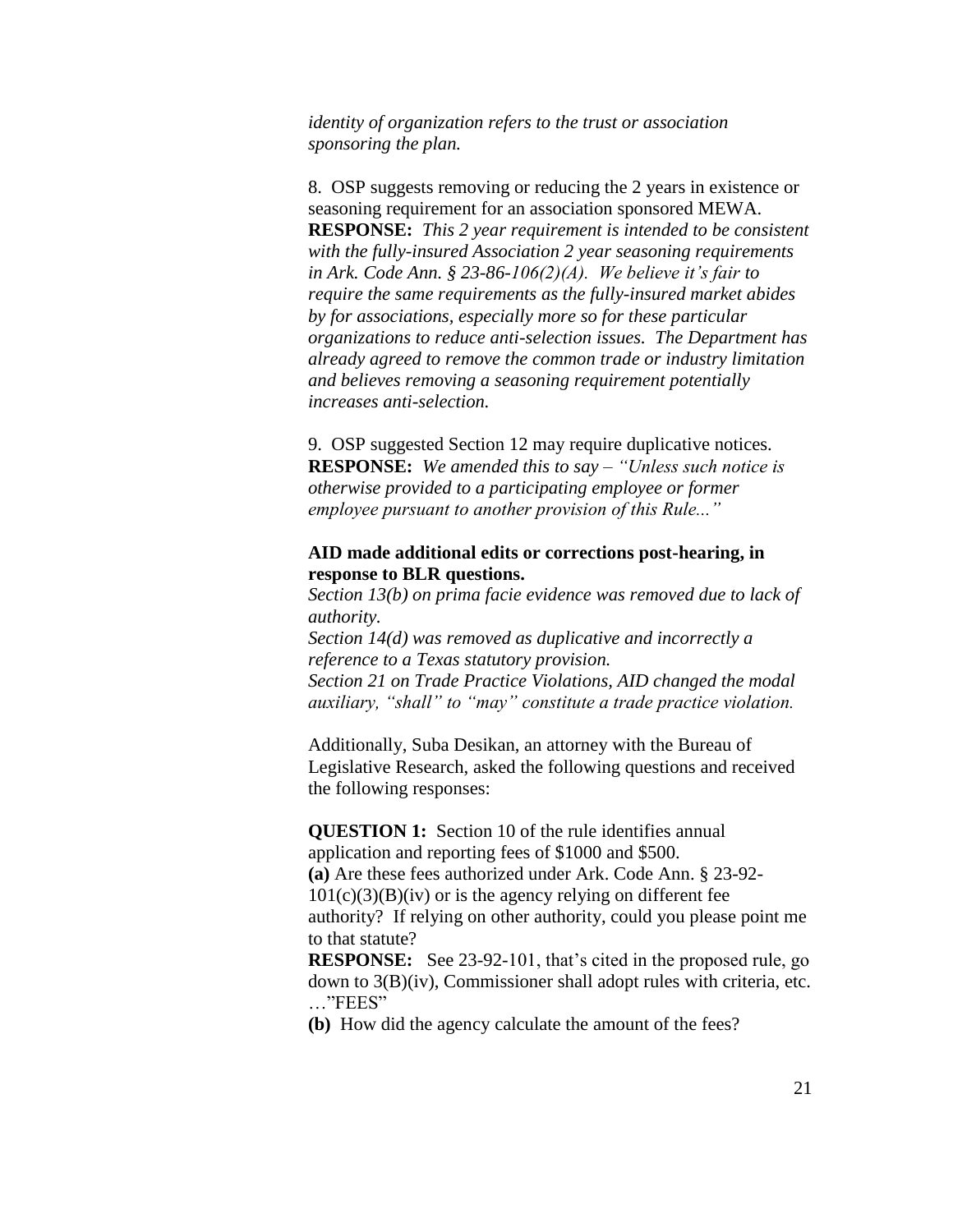**RESPONSE:** Same as Texas, used in other States, Oklahoma. We copied their rule(s) here.

**QUESTION 2:** In Section 11, the revised version of the rule states that a MEWA shall comply with all laws or rules, as are mandated upon fully-insured large group health benefit plans. (a) What does this encompass?

(b) Does this encompass financial requirements imposed on large group plans?

(c) What about statutory or regulatory mandates involving preexisting conditions or other coverage-related mandates?

**RESPONSE:** We do not impose financial requirements on large groups. We do on the insurers which insure them for solvency, but these are self-funded, under different controls. We are requiring them to provide the state mandated medical benefits and laws applicable to fully insured large groups have to comply with. State mandated medical benefits and medical provider laws applicable to fully insured large groups, this would include any state mandated benefit, prior authorization laws, and credentialing, medical provider mandates. Whether it has to cover pre-x or EHB, as large group, those are federal requirements.

**QUESTION 3:** Section 13(b) states: "whenever it shall be necessary in any legal proceeding to prove the existence of a MEWA, a certified copy of the MEWA's certificate of authority shall be prima facie evidence of the existence of the MEWA." (a) What is the authority for the agency to determine that this constitutes prima facie evidence in any legal proceeding? (b) What venues does the agency anticipate that the certified copy shall be prima facie evidence? (Federal Courts, Circuit Courts, District Courts, Administrative Hearings, etc.) (c) If there is a section which authorizes the agency to make this

determination as to any legal proceeding or statutory authority that defines it as such, please point me to it.

**RESPONSE:** Copied from Texas. We will remove 13(b).

**QUESTION 4:** Section 14 (a)(2) requires an annual actuarial opinion and sets forth requirements on who is qualified to give such an opinion and what they must opine upon. How is this actuarial opinion in  $14(a)(2)$  different from the actuarial review which the Commissioner may require under Section 14(d)? **RESPONSE:** That is in reference to an additional actuarial opinion. Section 14(d) needs to be removed. We will remove.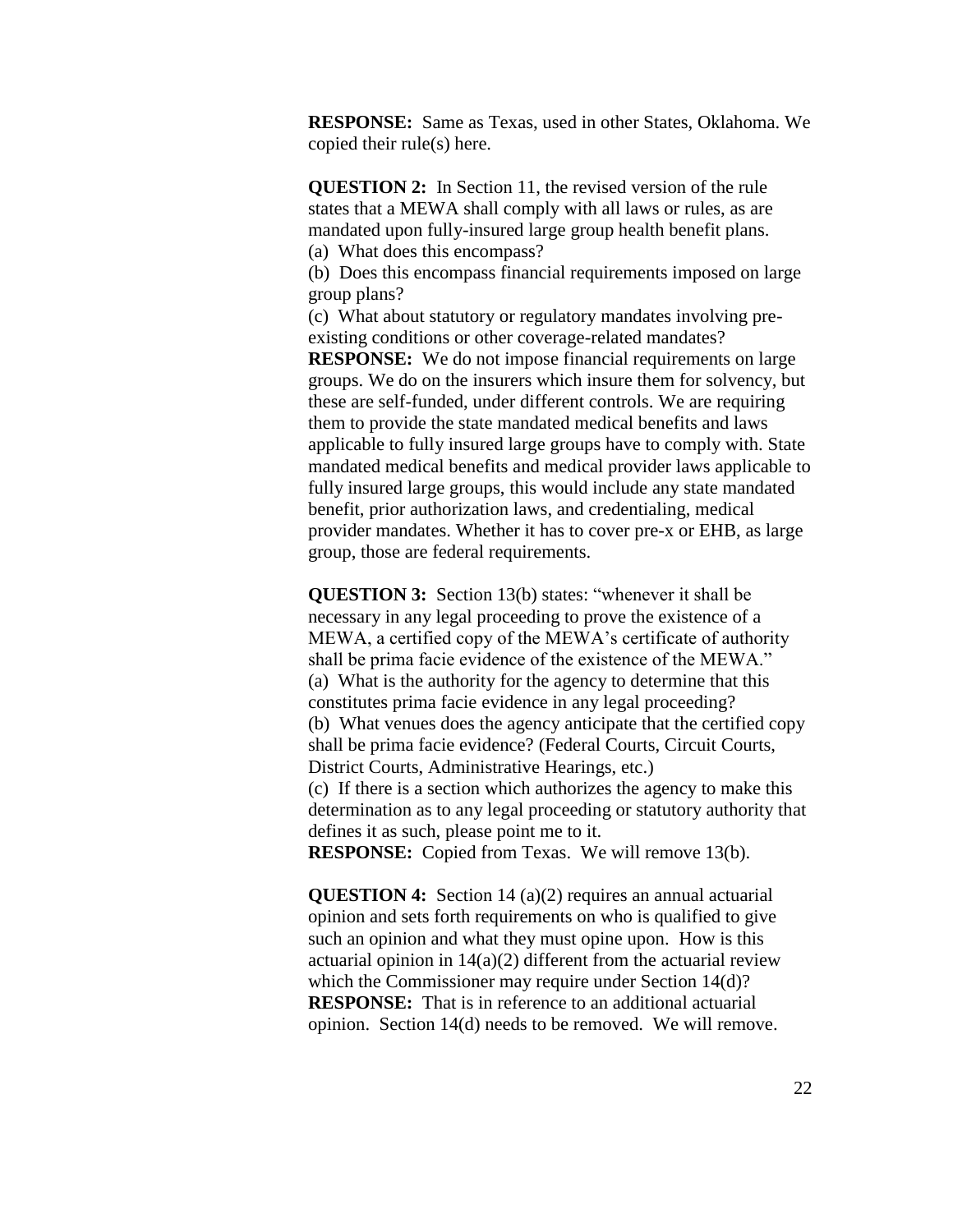**QUESTION 5:** The credentials of a person to conduct who can issue an actuarial opinion is defined in  $14(a)(2)$ . What would the credentials of a person need to be to do an actuarial review? **RESPONSE:** Actuaries that are credentialed or licensed through the Society of Actuaries an American Academy, which this subdivision references.

**QUESTION 6:** Does "Insurance Code, Article 3.95-8(a)(2)" as cited in Section 14(d) refer to the Texas Insurance Code? **RESPONSE:** Yes, mistake. Will remove.

**QUESTION 7:** Section 21 states, "Violations of this Rule shall constitute an unfair or deceptive act under Ark. Code Ann. § 23- 66-206."

(a) 23-66-206 defines a set of offenses which constitute "unfair methods of competition and unfair or deceptive acts or practices in the business of insurance." It lists out approximately 15 things. There are conceivably violations of this rule (i.e. failure to submit a financial statement in a timely manner), which may not qualify as unfair or deceptive acts under the statute. Could you please resolve this for me?

(b) Did the agency mean "may" rather than "shall?"

(c) Did the agency mean "shall be investigated as" rather than "shall?"

**RESPONSE:** We are saying by rule that violations of that rule fall into an unfair practice like those listed, and not that they are actually one of those listed. I see your point but we have this in quite a few rules. It's basically saying violating this rule is equivalent to one of those practices. We agree, it probably should instead be "may."

The proposed effective date is January 1, 2020.

**FINANCIAL IMPACT:** The agency states that this rule has no financial impact, but states that the estimated costs by fiscal year to any private individual, entity and business subject to the proposed rule is unknown at this time. According to the agency, the entities subject to this rule are employer associations which are forming combined health plan benefits. The formation and licensing of these entities will require compliance resource costs, which are difficult to estimate. There is a \$1000 application fee and a \$500 annual report review fee, which the agency believes are reasonable fees, given the time staff has to dedicate to review such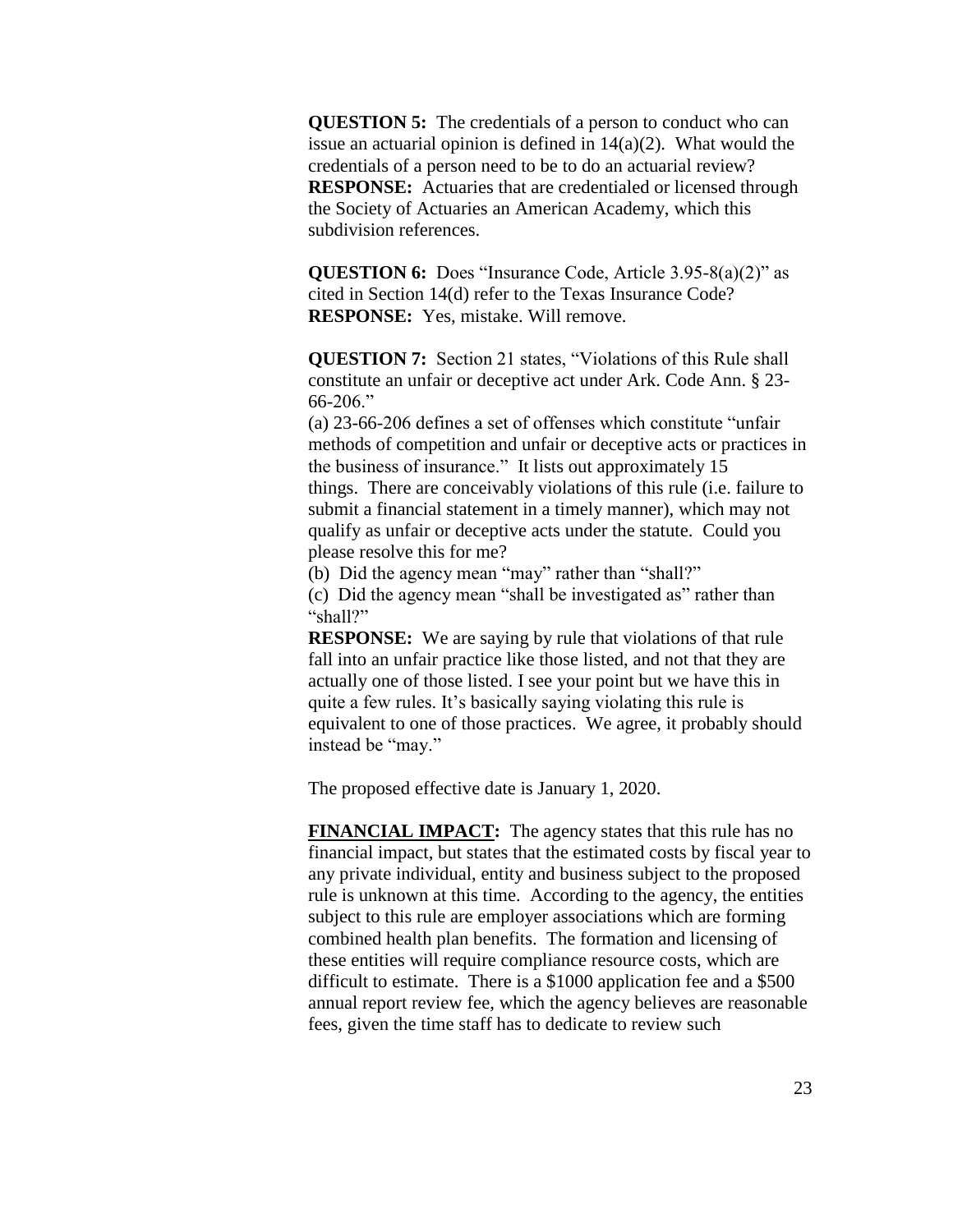applications, and that these fees are consistent with fees imposed in other states regulating multiple-employer plans.

**LEGAL AUTHORIZATION:** Pursuant to  $\S$  23-92-101(c)(3), as amended by Act 919 of 2019 sponsored by Representative McCollum, the Insurance Commissioner has authority to "adopt rules regulating multiple employer trusts and multiple employer welfare arrangements that are not fully insured." *See* Ark Code Ann. § 23-92-101 $(c)(3)(A)$ . Furthermore, the rules concerning these entities should include information and procedures concerning: the criteria and application for obtaining a certificate of authority from the State Insurance Department to conduct business in Arkansas that are not inconsistent with 29 C.F.R. § 2510, as it existed on January 1, 2019; the benefits to be offered that are not inconsistent with similarly situated single employer plans; financial requirements consistent with sound actuarial principles; fees; insolvency procedures; examinations; filing of forms and rates, written disclosures and other consumer protections; reporting requirements; excess or stop loss insurance; and other factors the commissioner deems necessary for the effective regulation of multiple employer welfare trusts and multiple employer welfare arrangements that are not fully insured, if the requirements are not inconsistent with 29 C.F.R. § 2510, as it existed on January 1, 2019. *See* Ark. Code Ann. § 23-92-  $101(c)(3)(B)$ .

# **9. ARKANSAS STATE MEDICAL BOARD (Mr. Kevin O'Dwyer)**

# **a. SUBJECT: Rule 34 – Requirements of Licensed Physicians in Completing Death Certificates**

**DESCRIPTION:** This proposed rule makes changes necessary pursuant to Act 975 of 2019, extending time to complete death certificates to three (3) days from two (2) days and requiring an electronic process.

**PUBLIC COMMENT:** A public hearing was held on October 3, 2019. The public comment period expired on October 3, 2019. The Arkansas State Medical Board reported that it had received no public comments.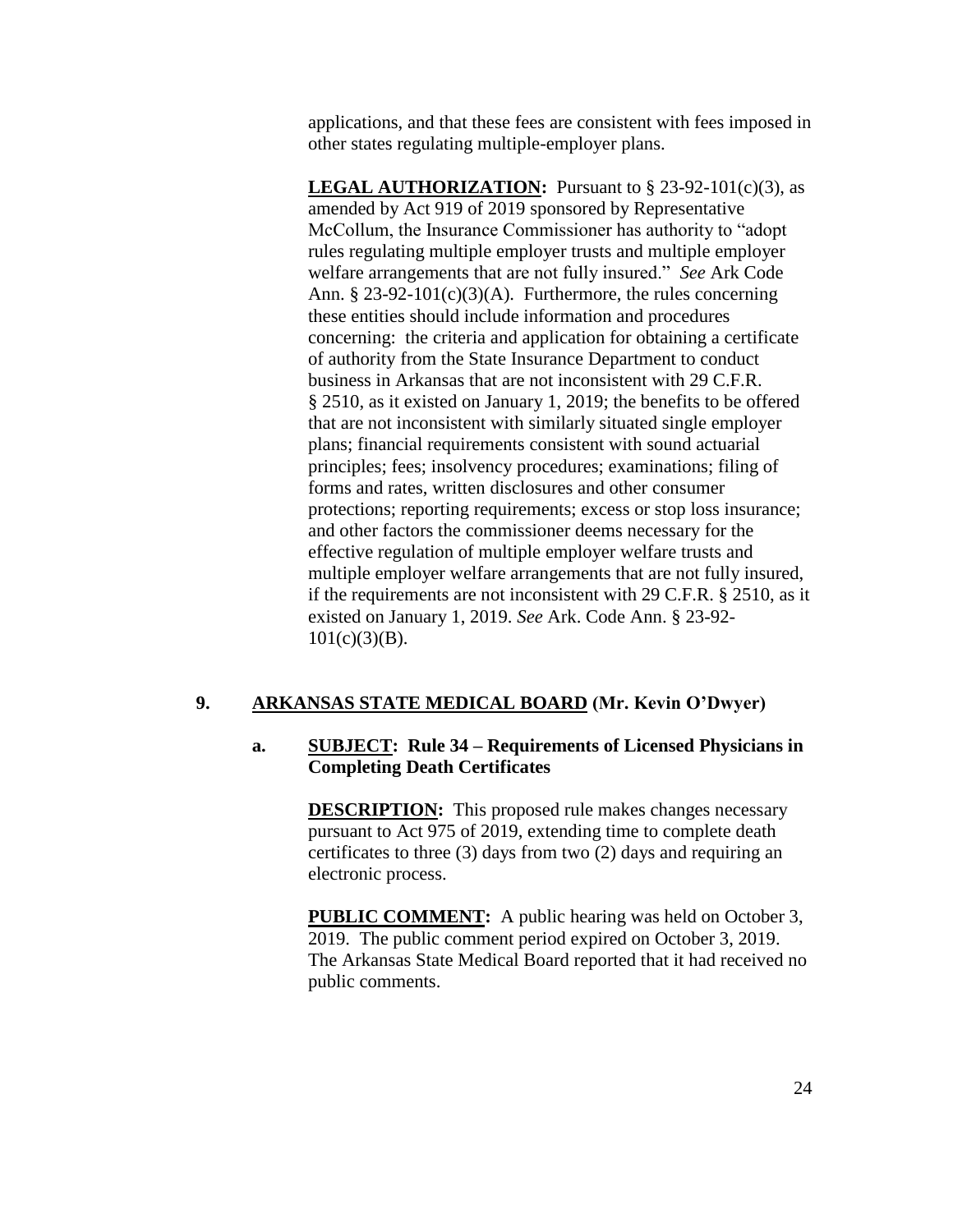Suba Desikan, an attorney at the Bureau of Legislative Research, asked the following questions. In lieu of submitting answers to the questions, the Board made changes to the rule:

**QUESTION 1:** Section (D)(i) references "department." Does "department" refer to the Department of Health? Since the board is under the Department of Health after the transformation, would the board have authority to grant the waiver?

**RESPONSE: [**The Arkansas State Medical Board submitted a revised version of the rule wherein it was clarified that the Health Department would grant waivers.]

**QUESTION 2:** D(i)(B) references a "division." Is there a division of the Board or Department of Health which provides training or technical assistance on the online system? Could you please clarify that in the rule?

**RESPONSE:** The Arkansas State Medical Board submitted a revised version of the rule wherein "Division" was replaced with "Department of Health."]

The proposed effective date is pending legislative review and approval.

**FINANCIAL IMPACT:** The board states that the proposed rules have no financial impact.

**LEGAL AUTHORIZATION:** Act 975 of 2019, which was sponsored by Representative Mark Perry, amended the death certificate registration process for the signature of the medical certificate of death. Pursuant to the Act, the Arkansas State Medical Board is charged with enforcing subdivision (c)(1) of this section concerning the time period in which medical certification shall be executed. *See* Ark. Code Ann. § 20-18-601(c)(2)(A) as amended by Act 975 of 2019.

#### **b. SUBJECT: Rule 43 – Genetic Counselor Licensure**

**DESCRIPTION:** Act 686 of 2019 created the Arkansas Genetic Counselor Licensure Act. Pursuant to the Act, this rule adds new regulation regarding the licensure of genetic counselors.

**PUBLIC COMMENT:** A public hearing was held on October 3, 2019. The public comment period expired on October 3, 2019.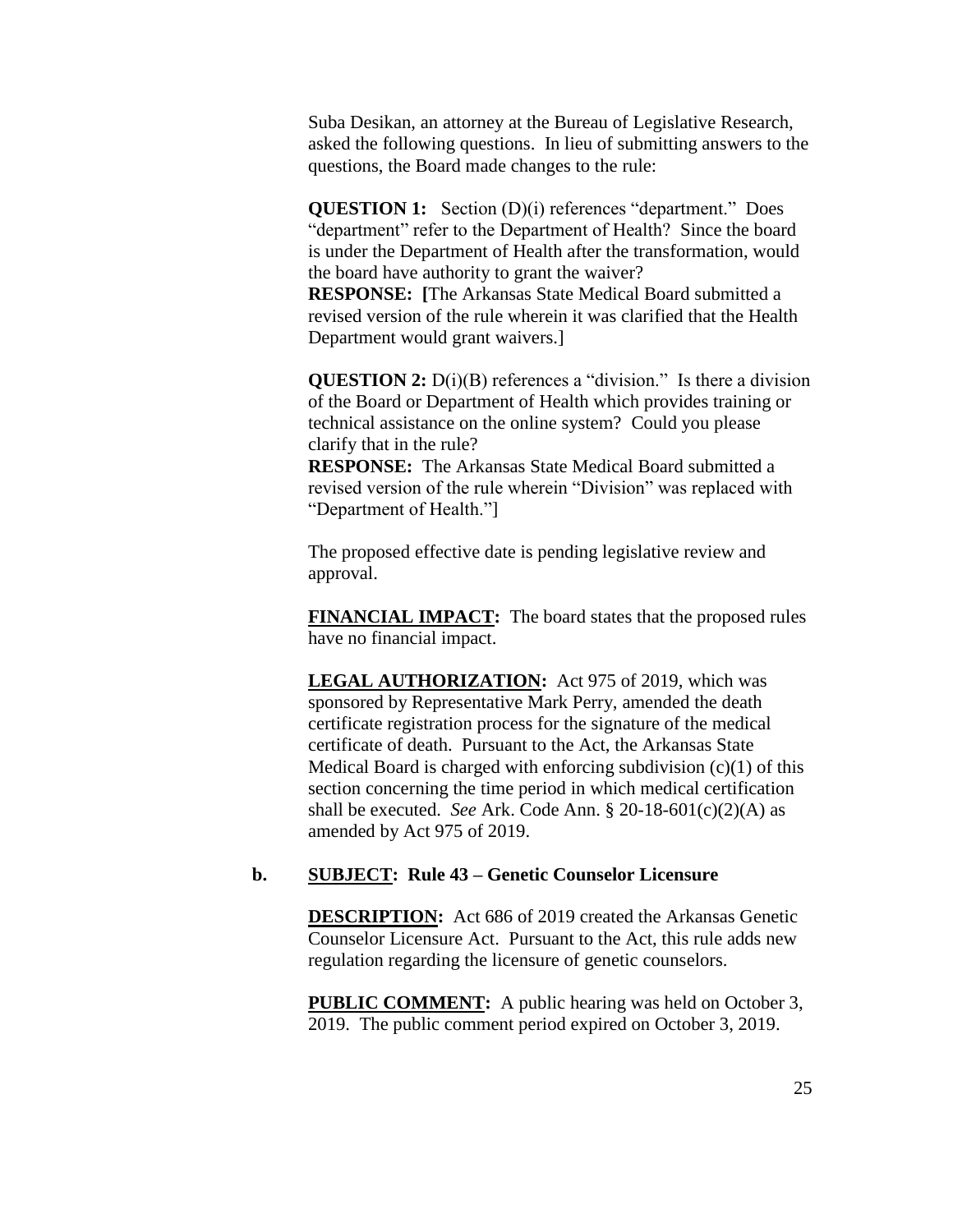The Arkansas State Medical Board reported that no public comments were received.

Suba Desikan, an attorney with the Bureau of Legislative Research asked the following questions. In lieu of submitting answers to the questions, the Board made changes to the rule:

(1) In Section A of the Rule, it states "this **subchapter** shall be known and cited as the "Arkansas Genetic Counselor Licensure **Act**." The **Rule** is entitled "Genetic Counselor Licensure." This rule is not the Act and does not appear to have subchapters. Could you please clarify/rectify this discrepancy? **RESPONSE: [**The Arkansas State Medical Board submitted a revised version of the rule changing "subchapter" to "rule."]

(2) Section  $B(4)(d)$  of the rule mirrors the statutory language in Ark. Code Ann. § 17-95-1102(1)(D)(iv), except for the substitution of "to" instead of "or," which is used in  $(B)(4)(d)$ . Is this a typographical error? If not, could you please explain why the Board chose this language?

**RESPONSE: [**The Arkansas State Medical Board submitted a revised version of the rule.]

(3) Section B(5) of the rule mirrors the statutory language in Ark. Code Ann.  $\S 17-95-1102(1)(E)(iv)$ , except for the substitution of "Predisposition AL" where the statute used the word "predispositional." Is this a typographical error? If not, could you please explain why the Board chose this language? **RESPONSE: [**The Arkansas State Medical Board submitted a revised version of the rule changing "predisposition AL" to "predispositional."]

(4) Section B defines the meaning of "genetic counseling" and sections B(1) through B(6) define what that includes. Section B(7), B(8) and B(9) are definitions of licensed genetic counselor and supervision. Is the Board comfortable with the placement of these rules in this section? Do these need to be in a separate section, especially since they don't define what genetic counseling includes?

**RESPONSE: [**The Arkansas State Medical Board submitted a revised version of the rule.]

(5) Sections  $B(7)$ , C, D(6), G(4)(B), I(1)(f) and other sections throughout the Rule reference a subchapter, but this is a rule which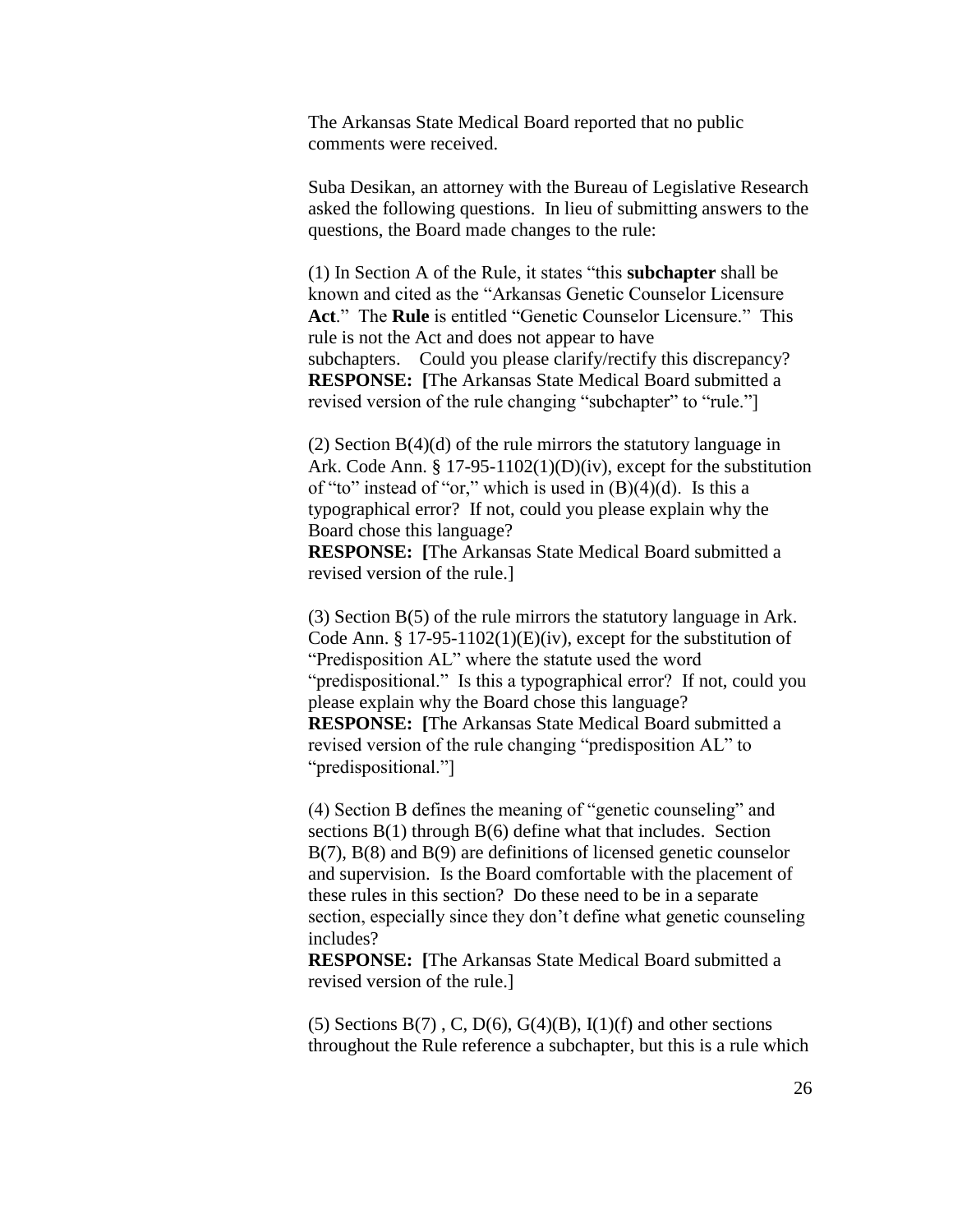does not appear to have subchapters. Is the agency comfortable with using the word "subchapter" in these Rules? Can you please clarify/rectify this issue?

**RESPONSE: [**The Arkansas State Medical Board submitted a revised version of the rule changing "subchapter" to "rule."]

(6) Section B(8) of the rule mirrors the statutory language in Ark. Code Ann. § 17-95-1102(3)(B), except for the substitution of "supervises" and "provide" where the statute used the word "supervised" and "provides." Are these typographical errors? If not, could you please explain why the Board chose this language? **RESPONSE**: [The Arkansas State Medical Board submitted a revised version of the rule wherein the language used in the rule mirrors the language of the statue.]

 $(7)$  In section  $(D)(1)$  of the Rules (which appears to mirror the statutory language in Ark. Code Ann. § 17-95-1104), you state that ASMB shall develop appropriate rules necessary to regulate genetic counselors. Does the Board believe the instant rule it has submitted **are** the rules contemplated by the statute? Or will there be other rules which will be promulgated for that purpose? **RESPONSE**: [The Arkansas State Medical Board submitted a revised version of the rule wherein the language contemplating rulemaking was stricken.]

 $(8)$  Section  $D(5)(a)$  contemplates a fee for database access, but does not specify the fee amount or give any methodology for how the fee amount will be calculated. Could you please clarify this issue?

**RESPONSE: [**The Arkansas State Medical Board submitted a revised version of the rule wherein the language contemplating a fee was stricken.]

(9) Section F(2) contemplates an application fee, but does not specify the fee amount or give any methodology for how the fee amount will be calculated. Could you please clarify this issue? **RESPONSE: [**The Arkansas State Medical Board submitted a revised version of the rule wherein the application fee was specified as \$90.00.]

(10) Section F(4) states that the issuance of a license by reciprocity shall be at the sole discretion of the Arkansas State Medical Board, but does not specify what would be required to gain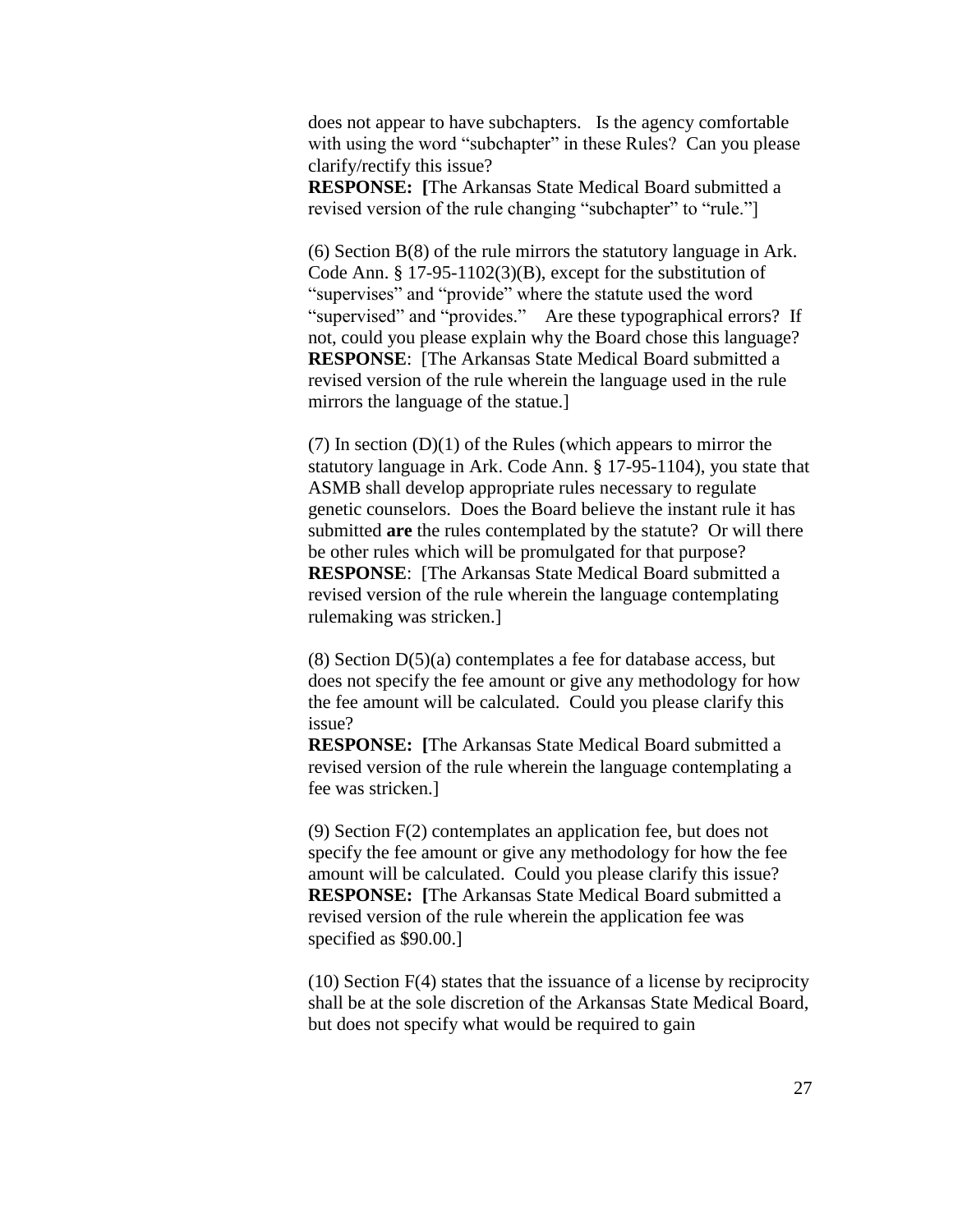licensure. Under what circumstances would the Board issue a license by reciprocity?

**RESPONSE: [**The Arkansas State Medical Board submitted a revised version of the rule wherein the requirements for issuance of a license by reciprocity are specified.]

(11) In Section (G), the title of Ark. Code Ann. §17-95-1107 is mistyped as "removal" rather than "renewal." Was that the Board's intention?

**RESPONSE: [**The Arkansas State Medical Board submitted a revised version of the rule changing "removal" to "renewal."

(12) Section H for the most part mirrors Ark. Code Ann. § 17-95- 1108. However, there is one area where it does not and therefore lends itself to a different interpretation. In the statute, the clauses of Ark. Code Ann. § 17-95-1108 (a)(1)(A) through  $a(1)(C)$  are an independent set of three and joined by the words "and." This means all three requirements must be met to grant the temporary license. In the Rule, Section (H)(1) and (H)(2) are not connected by the word "and," which could lead to the interpretation that these are independent clauses. Could you please clarify this in the rule? **RESPONSE: [**The Arkansas State Medical Board submitted a revised version of the rule wherein the language in the rule is consistent with the language in the statute.]

 $(13)$  Section  $(H)(2)$  contemplates a fee, but does not specify the fee amount or give any methodology for how the fee amount will be calculated. Could you please clarify this issue? **RESPONSE**: [The Arkansas State Medical Board submitted a revised version of the rule wherein the application fee was specified as \$50.00.]

 $(14)$  Section  $(H)(5)$  of the rule does not clarify what type of application. I suspect you meant application of renewal of a temporary license, but it is unclear. Could you please clarify? **RESPONSE**: [The Arkansas State Medical Board submitted a revised version of the rule.]

 $(15)$  Sections  $(H)(3)$  through  $(H)(8)$  are not conditions for an applicant to receive a temporary license, but rather define other aspects of a temporary license. Did you mean for these to be their own section of H? Another way to clarify might be to put all of  $H(1)$  –(2) in its own section of H called (H)(1), as it is written in the statute. Please explain or revise.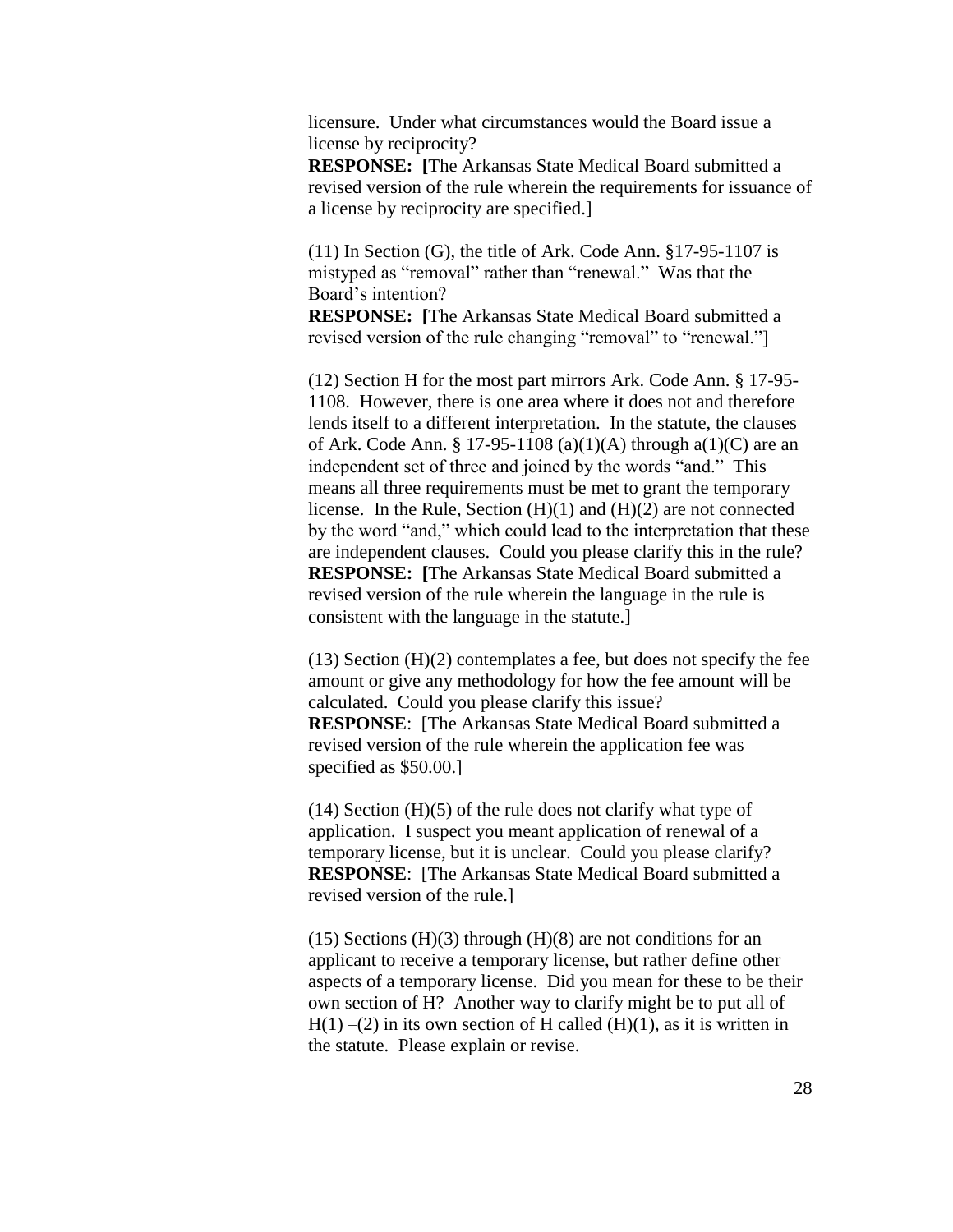**RESPONSE**: [The Arkansas State Medical Board submitted a revised version of the rule.]

(16) Section (H)(6)(a) mirrors the Ark. Code Ann. § 17-95-1108, but omits the word "of." I suspect this is a typographical error. Please clarify.

**RESPONSE: [**The Arkansas State Medical Board submitted a revised version of the rule, where in the word "of" was added.]

(17) In Section (I), the title of Ark. Code Ann. § 17-95-1109 is mistyped as "consure" rather than "censure." Was that the Board's intention?

**RESPONSE: [**The Arkansas State Medical Board submitted a revised version of the rule, wherein the word "consure" was changed to "censure."]

(18) Section I(3) states that the Board may restore a license or remove a probation on a license based upon the decision of the Board? Under what circumstances would the Board exercise this discretion?

**RESPONSE: [**The Arkansas State Medical Board submitted a revised version of the rule, wherein restoration of a license or removal of probation would be done after a hearing.]

 $(19)$  Section  $(J)(1)$  omits the word "licensed" before genetic counselor, which does not mirror Ark. Code Ann. § 17-95- 1110(a). Is the Board comfortable with that? **RESPONSE: [**The Arkansas State Medical Board submitted a revised version of the rule, wherein the language of the rule mirrors the language of the statute.]

(20) Section (J)(2) mirrors Ark. Code Ann. §17-95-1110(b), but the word "individual" is replaced by "license" and it is unclear what it means. Could you please clarify? **RESPONSE: [**The Arkansas State Medical Board submitted a revised version of the rule, wherein the language of the rule mirrors the language of the statute.]

The proposed effective date is upon legislative review and approval.

**FINANCIAL IMPACT:** The Board stated that this rule has no financial impact.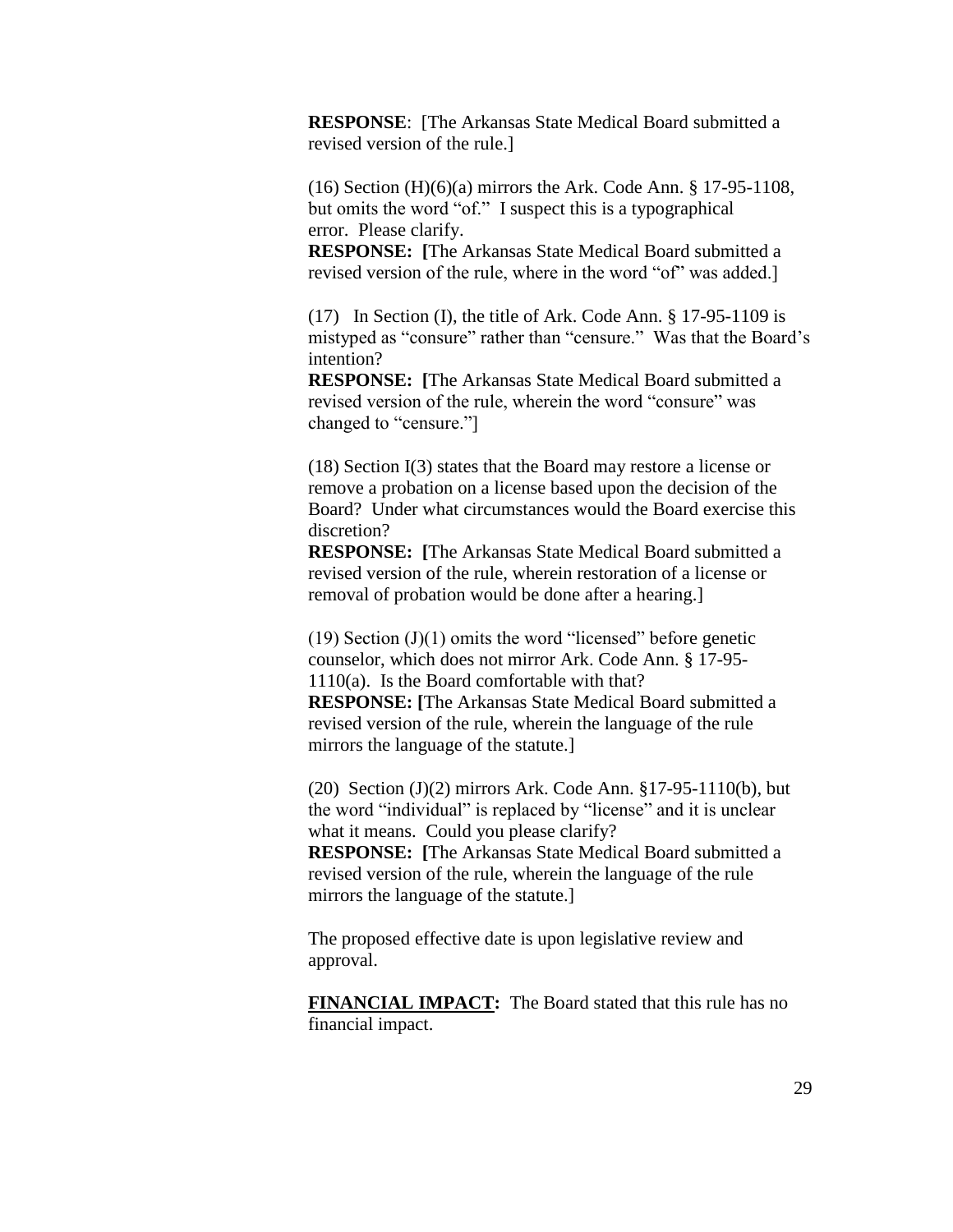**LEGAL AUTHORIZATION:** Act 686 of 2019, sponsored by Senator Greg Leding, created the Arkansas Genetic Counselor Licensure Act. The Act authorized the Arkansas State Medical Board to develop appropriate rules necessary to regulate genetic counselors. *See* Ark. Code Ann. § 17-95-1140(1), as amended by Act 686 of 2019.

# **10. DEPARTMENT OF THE MILITARY (Mr. Scott Stanger)**

## **a. SUBJECT: Arkansas National Guard Tuition Waiver Program**

**DESCRIPTION:** This rule implements Act 471 of the 91st General Assembly, Act 535 of the 92nd General Assembly and establishes rules for the eligibility of Guardsmen; defines the purpose of the Arkansas National Guard Tuition Waiver Program; defines necessary responsibilities of the program; and sets forth entitlement criteria. This amendment adds that the cost of mandatory fees charged by an institution of higher education that the soldier or airman is attending may be paid for with available funds allocated by the Division of Higher Education for the tuitionfree program. Payment of mandatory fees, if any, will not exceed the actual cost of mandatory fees.

**PUBLIC COMMENT:** A public hearing was held on September 12, 2019. The public comment period expired on October 2, 2019. The agency received no public comments.

Rebecca Miller-Rice, an attorney with the Bureau of Legislative Research, asked the following questions:

(1) Section 1-2, *Entitlements*, refers to "§ 6-61-112" as allowing all eligible Guardsmen to attend a state-supported institution of higher education tuition-free; however, that statute appears to concern a student or a student's spouse called into military service and compensation for monetary loss for ceasing attendance. Should the reference be to Ark. Code Ann. § 6-60-214? **RESPONSE:** Yes, it should refer to Section 6-60-214 not 6-61-112.

(2) In Section 1-2, *Entitlements*, should "cost of a Guardsmen's mandatory fees" be "cost of a Guardsman's mandatory fees"? **RESPONSE:** Yes, it should read Guardsman.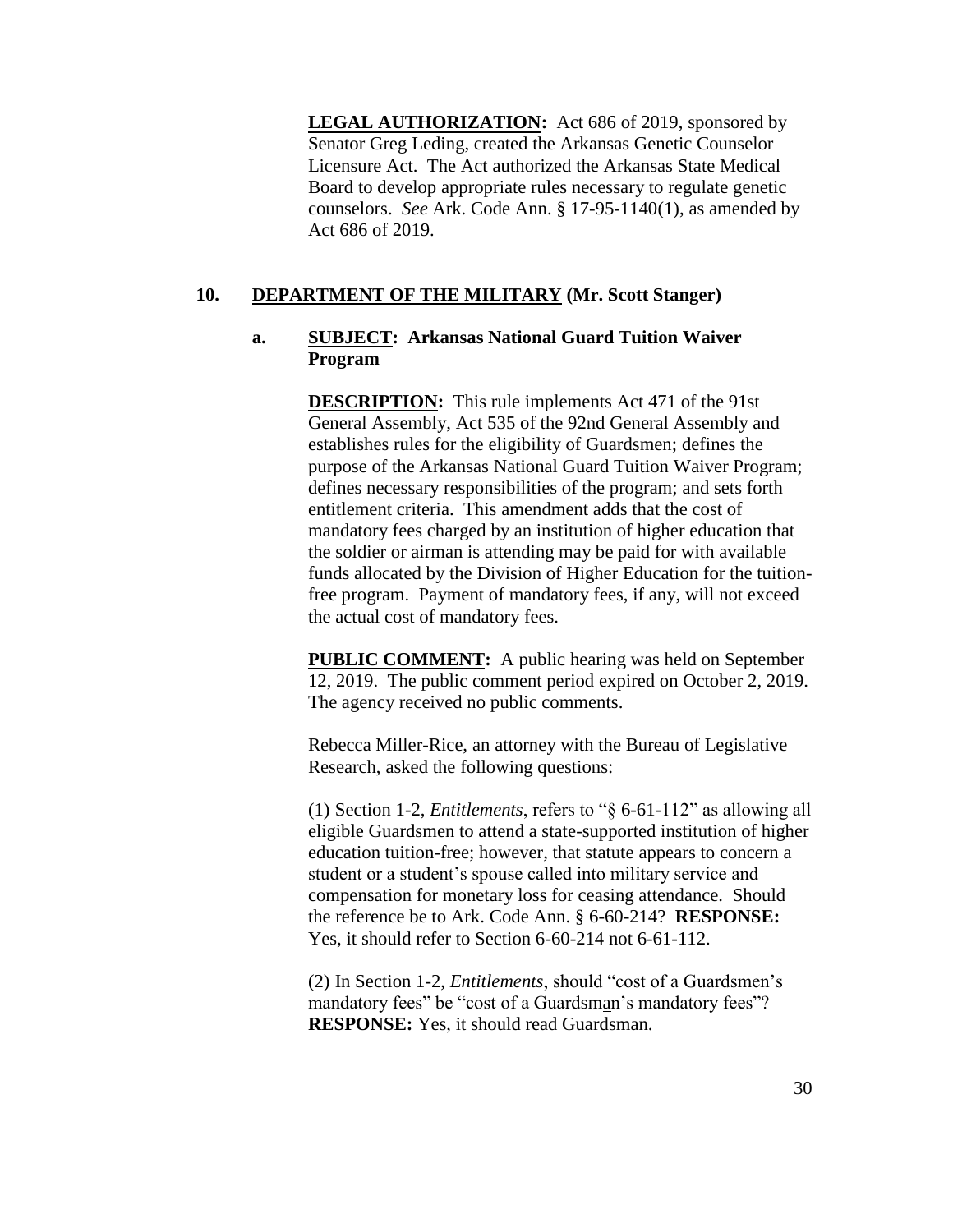(3) In several places, the rules refer to the "Department" of Higher Education. Should those references be to the "Division" of Higher Education pursuant to Act 910 of 2019? **RESPONSE:** Yes, it should refer to Division of Higher Education instead of the old term.

(4) Ark. Code Ann.  $\S 6-60-214(h)(1)$ , as amended by Act 910 of 2019, § 5529, requires that "[t]he Adjutant General, in coordination with the Division of Higher Education" promulgate rules for the implementation of the tuition-free program for soldiers and airmen of the Arkansas National Guard. Were these rules promulgated in coordination with the Division of Higher Education? **RESPONSE:** Yes, we worked directly with Jonathan Coleman, Financial Aid Manager, Division of Higher Education, and others within the Department. We will continue to work with the Division of Higher Education throughout this process.

(5) Within the rules, the term "regulation" has remained. I just wanted to make mention of Act 315 of 2019, § 3204(b)(3), which concerns the uniform use of the term "rule" and requires governmental entities to ensure the use of the term "rule" upon promulgation of any rule after the effective date of the Act, which was July 24, 2019. **RESPONSE:** Yes, we will replace regulation with rule in the body of the document. We need to retain the naming convention of "regulation" in the title as the military only has regulations and not rules.

The proposed effective date is January 1, 2020.

**FINANCIAL IMPACT:** The agency states that the amended rules have no financial impact.

**LEGAL AUTHORIZATION:** The proposed changes include those to implement Act 535 of 2019, sponsored by Representative Douglas House, which concerned tuition benefits for soldiers and airmen of the Arkansas National Guard and allowed for the payment of mandatory fees for soldiers and airmen whose tuition at an institution of higher education is free. Pursuant to Arkansas Code Annotated  $§$  6-60-214(h)(1), the Adjutant General, in coordination with the Division of Higher Education, shall promulgate rules for the implementation of the statute, which concerns tuition benefits for soldiers and airmen of the Arkansas National Guard, including without limitation rules for the eligibility of soldiers and airmen. Further authority for the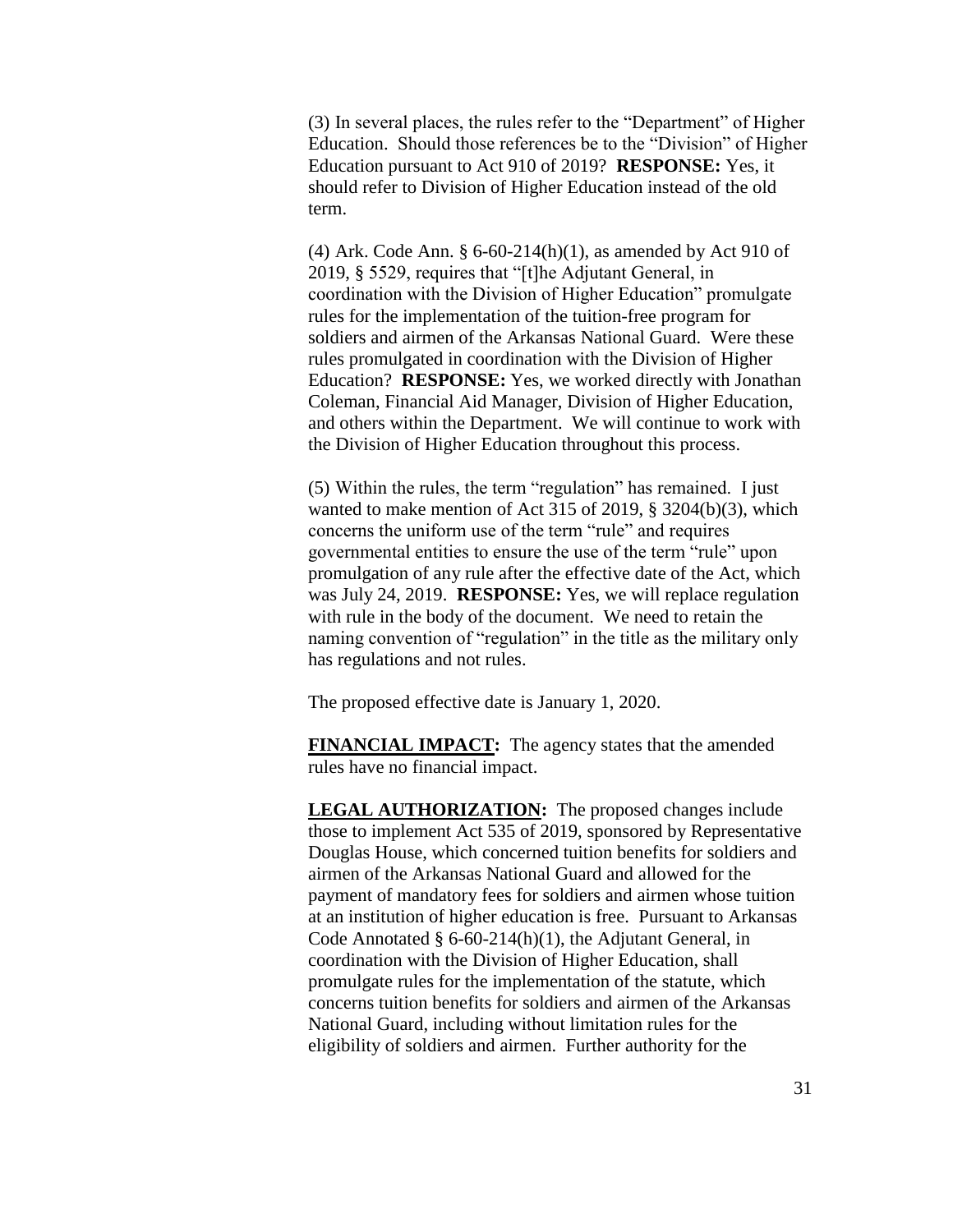rulemaking can be found in Ark. Code Ann. § 6-60-211(b)(1), which provides that the Adjutant General of Arkansas shall establish and publish rules for the eligibility and implementation of tuition assistance programs sponsored by the armed services. *See also* Ark. Code Ann. § 12-61-106(o) (providing that, for the purpose of effectively carrying out the terms of the code, the Adjutant General shall have the power to prescribe such rules as he or she may from time to time deem necessary).

## **11. DEPARTMENT OF CORRECTIONS, ARKANSAS SENTENCING COMMISSION (Ms. Lindsay Wallace)**

## **a. SUBJECT: Arkansas Sentencing Standards Seriousness Reference Table**

**DESCRIPTION:** This amendment adds rankings of offenses which were created or redefined during the  $92<sup>nd</sup>$  General Assembly, to the Seriousness Reference Table of the Arkansas Sentencing Standards. It also adds some infrequently used offenses which were inadvertently omitted from the Table during previous ranking sessions.

Pursuant to Ark. Code Ann. § 16-90-803, the Arkansas Sentencing Standards Seriousness Reference Table ("the Table") represents the vertical axis of the Sentencing Standards Grid. The horizontal axis of the Grid is represented by the offender's prior criminal history score. Seriousness of offenses are ranked from levels one through ten, with ten being the most serious. The seriousness ranking of an offense determines the percentage of an offender's sentence which must be served before becoming eligible for transfer to community supervision. With the exception of a statutory override, offenses ranked in levels one through six must serve one-third of the sentence less goodtime and offenses ranked in levels seven through ten must serve one-half less goodtime before transfer eligibility. For example, a seventy-two month sentence with optimal meritorious good-time credits will make the offender eligible for transfer in twelve months if he or she is required to serve one-third of his or her sentence, or eighteen months if he or she is required to serve one-half of his or her sentence.

**PUBLIC COMMENT:** A public hearing was held on September 30, 2019, where no public comments were received. The public